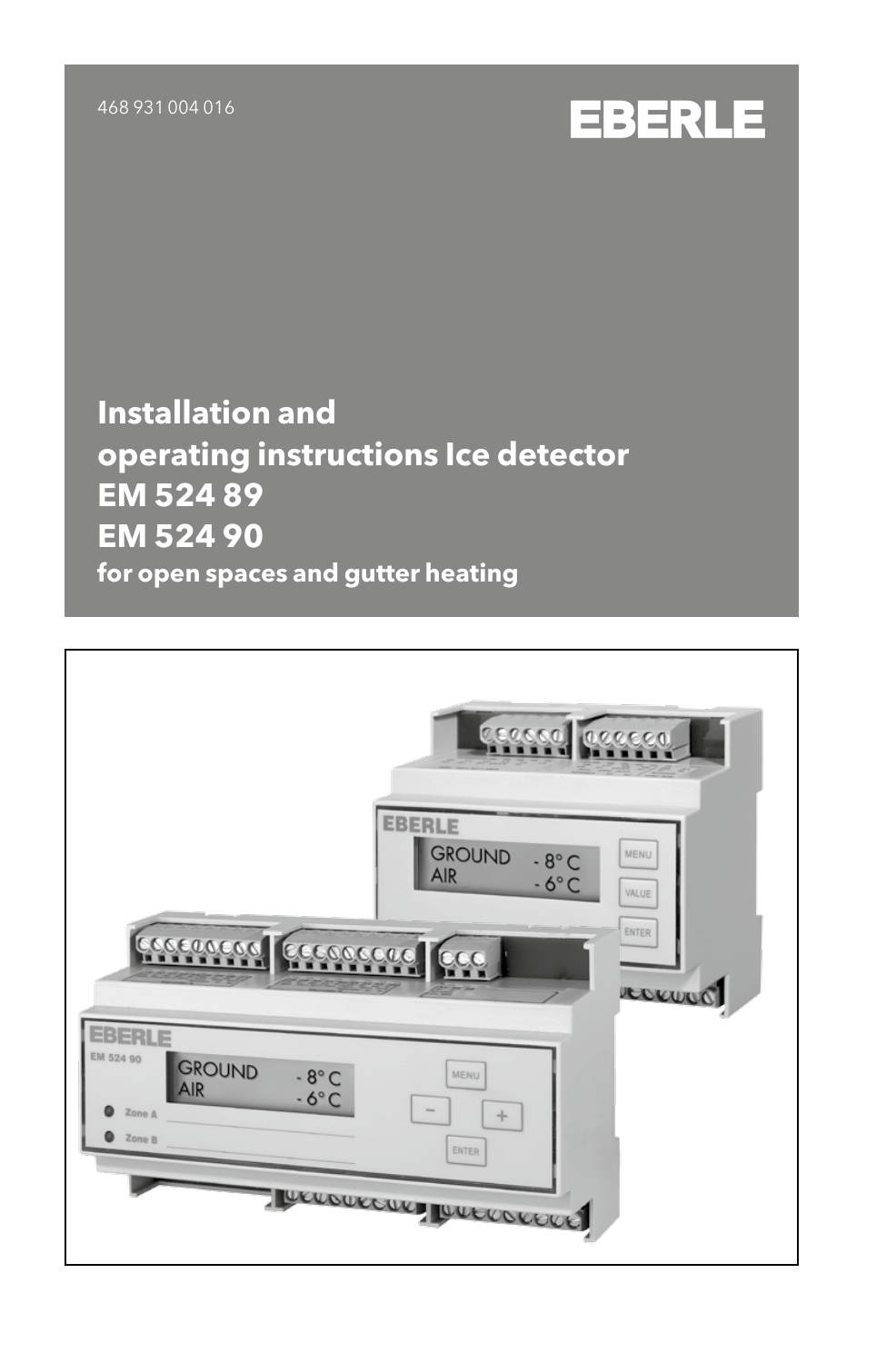# **Contents**

| Appendix: |
|-----------|
|           |
|           |
|           |

#### WARNING:

This independent electronic device can be installed for the fully automatic electric heating of open spaces, garage drives, stairs, ramps, flat roofs and gutters.

The device must only be installed by a qualified electrician in accordance with the connection diagram. Pay strict attention to the latest electrical safety standards and the local electricity supply company's safety instructions. The device is intended for installation in control cabinets or distributors. To achieve protection class II the appropriate installation measures must be taken. The device complies with EN 60730 and works in accordance with operating mode 1C.

Proper operation is only possible if the system is installed before there is frost or snow and not when the open spaces or gutters to be heated are already covered with snow or ice. It is recommended that the system is left on during the entire heating period!

#### Note!

The system will only work properly if the thermal output of the space to be heated has been calculated properly or adapted to local conditions. Please contact your system installer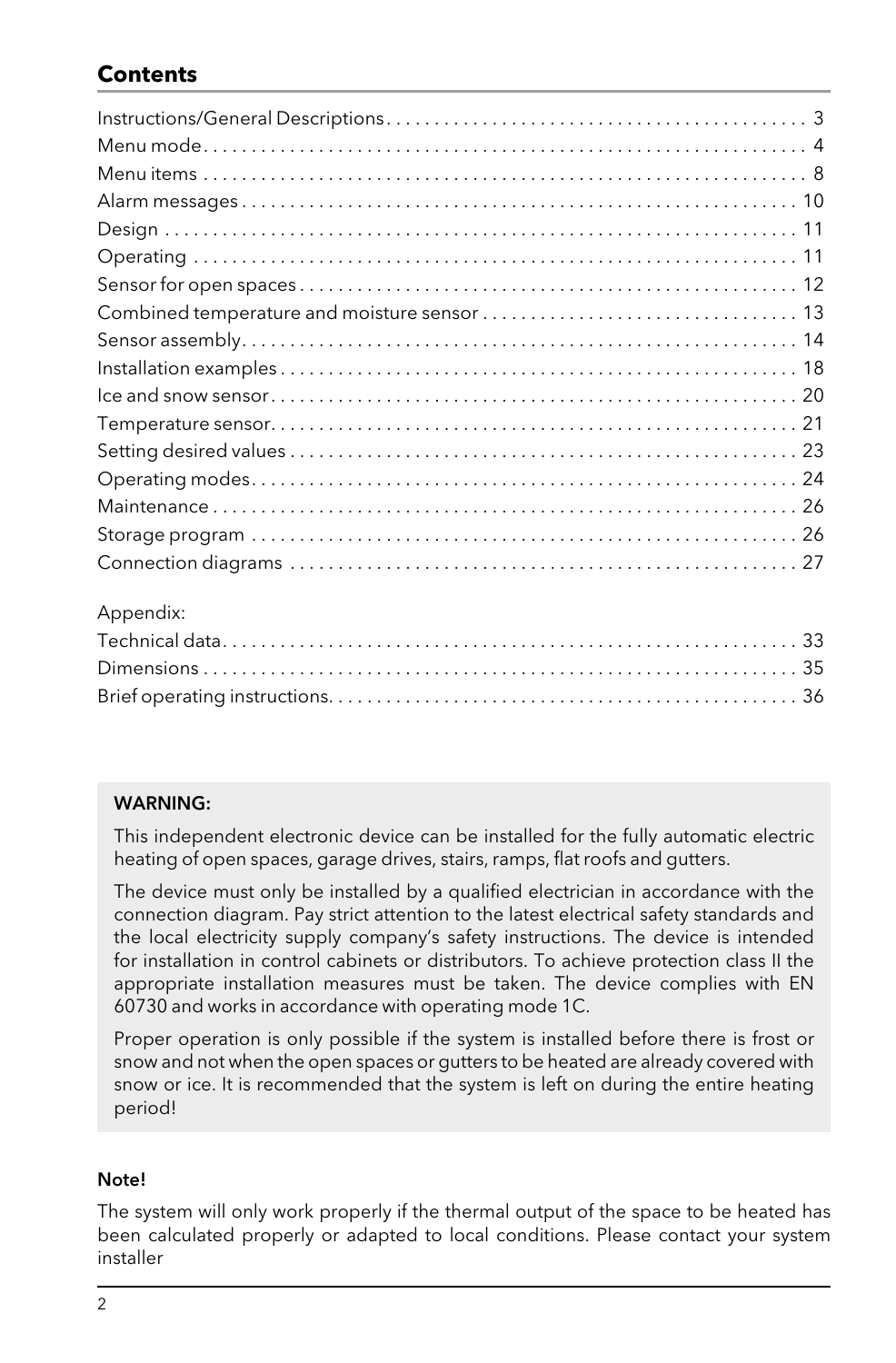# **Instructions**

The ice detector is installed for the fully automatic electric heating of open spaces, garage drives, stairs, ramps, flat rooves and gutters. Unlike manually controlled (touchdependent) or thermostatically controlled (only temperature dependent) systems, the heating will only be switched on if there is a danger of slippery conditions, i.e. snow, ice or sleet and will, naturally, be switched off after thawing. This ensures energy savings of up to 80% compared with thermostatically controlled systems.

#### **General description 2-zone EM 524 90 and 1-zone EM 524 89**

The 2-zone device is a dual device. It combines the function of two EM 524 89 regulators in one housing. Apart from this dual nature, the single zone EM 524 89 has the same features and capability.

There is a combined LCD display, input buttons and combined electronics.

There are two of all the other features. A dual set of sensors for temperature and moisture. Two separate relays for the heating circuits.

There is one sensor for air temperature, for detection of a sudden drop in temperature, and this is used jointly. There is only one alarm relay.

The two separately functioning parts of the device are called zones, Zone A and Zone B.

The zone A sensors are connected to the group of terminals 19 to 27.

The zone B sensors are connected to the group of terminals 28 to 36.

The zone A heating circuit is connected to terminals 14 and 15.

The zone B heating circuit is connected to terminals 17 and 18.

EM 52489: the sensors are connected to the group of terminals 10 to 19. the heating circuit is connected to terminals 8 and 9.

The functionalities of both zones work completely independently of each other.

All of the above-mentioned sensors can be used for each of the zones independently of each other in any combination you wish.

Both zones can be set independently in various ways using the menu. Constant display of the operating status also takes place separately according to the zones, whereas the LED indicator lights on the front panel show the zone which is currently being displayed.

When operating the device, in order to be able to distinguish between both parts of the device, there is a menu item called "Zone", which can be used to switch between the menus for both zones. The two LED diodes on the front panel indicate which of the menus you are currently viewing.

Language settings and settings for display of  ${}^{\circ}C$  /  ${}^{\circ}F$  always apply for both parts of the device, whereas all other settings relate only to the relevant zone.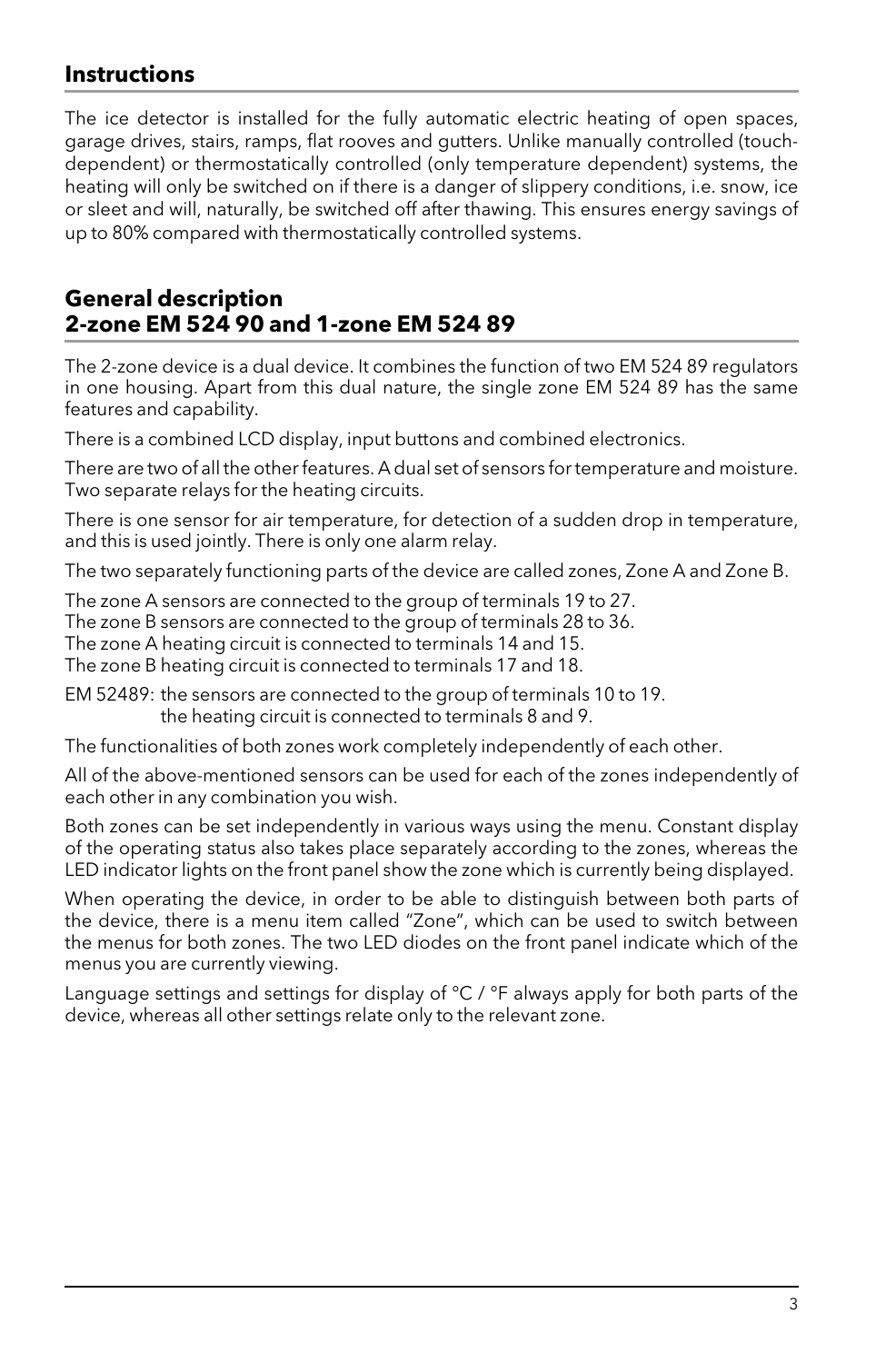# **Menu mode**

#### 1-zone controller

The ice detector settings can be monitored and adjusted using 3 buttons and a two-line 16-digit display.

Button MENU: This button is used to call up the individual menu items. Button **VALUE:** This button is used to call up the possible settings. Button **ENTER:** This button is used to store the desired values in the memory.

The ice detector has two operating modes which are shown on the display.

- 1. Measured values mode
- 2. Menu mode

If the ice detector is connected in compliance with the circuit diagram, the voltage is switched on and no button is pressed within 20 seconds, the display will be in "measured values" mode. If a button is pushed the display will change to "Menu" mode.

#### 2-zone controller

The ice detector settings can be monitored and adjusted using 4 buttons and a two-line 16-digit display.

Button MENU: This button is used to call up the individual menu items.

Button – and +**:** These buttons are used to call up the possible settings.

Button **ENTER:** This button is used to store the desired values in the memory.

The ice detector has two operating modes which are shown on the display.

1. Measured values mode

2. Menu mode

If the ice detector is connected in compliance with the circuit diagram, the voltage is switched on and no button is pressed within 20 seconds, the display will be in "measured values" mode. If a button is pushed the display will change to "Menu" mode.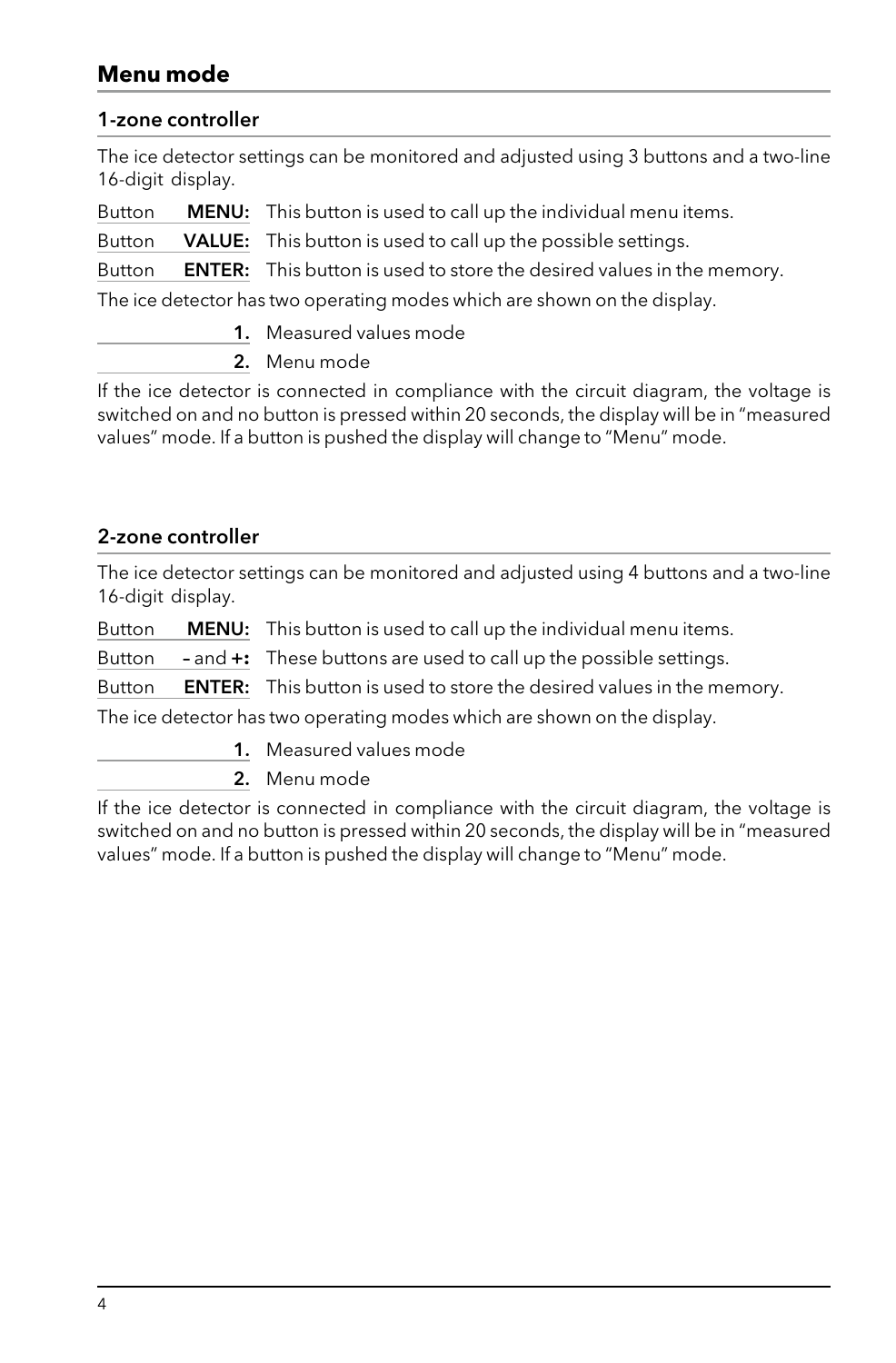# **"Measured value" mode = normal operation**

The current measured values are displayed in this mode:

On the 2-Zone controller EM 52490 the display shows Zone A and Zone B values alternately in six-second intervals. The appropriate LEDs are illuminated.

|           | $GROUND/ROOF: From -45 to +78°C (-49 to 172°F)$ |         |
|-----------|-------------------------------------------------|---------|
| AIR:      | From -45 to +78 °C (-49 to 172 °F)              | Note 1* |
| MOISTURE: | From $0$ to $9$                                 |         |
| HEATING:  | OFF and ON                                      |         |

The display changes in three-second intervals between GROUND/ROOF and AIR values on the one side and MOISTURE and HEATING on the other.

(within the zone chosen on the 2-zone controller EM 52490)

# **Controls**

| For example:       |    |                           |  |  |
|--------------------|----|---------------------------|--|--|
| GROUND/ROOF: -11°C |    |                           |  |  |
| AIR:               |    | $-10^{\circ}$ C (Note 1*) |  |  |
| or:                |    |                           |  |  |
| <b>MOISTURE:</b>   |    |                           |  |  |
| <b>HEATING:</b>    | OΝ |                           |  |  |

If an alarm is on this is also displayed alternately for 3 seconds.

#### Note 1\*:

The air temperature will only be displayed if the air temperature sensor (available as an optional extra) is also connected (TFD 524 004 on terminals 37 and 38). If no air temperature sensor is connected, then the supplied resistor 82 kΩ (on terminals 37 and 38) must be connected as otherwise the system detects that a sensor has failed.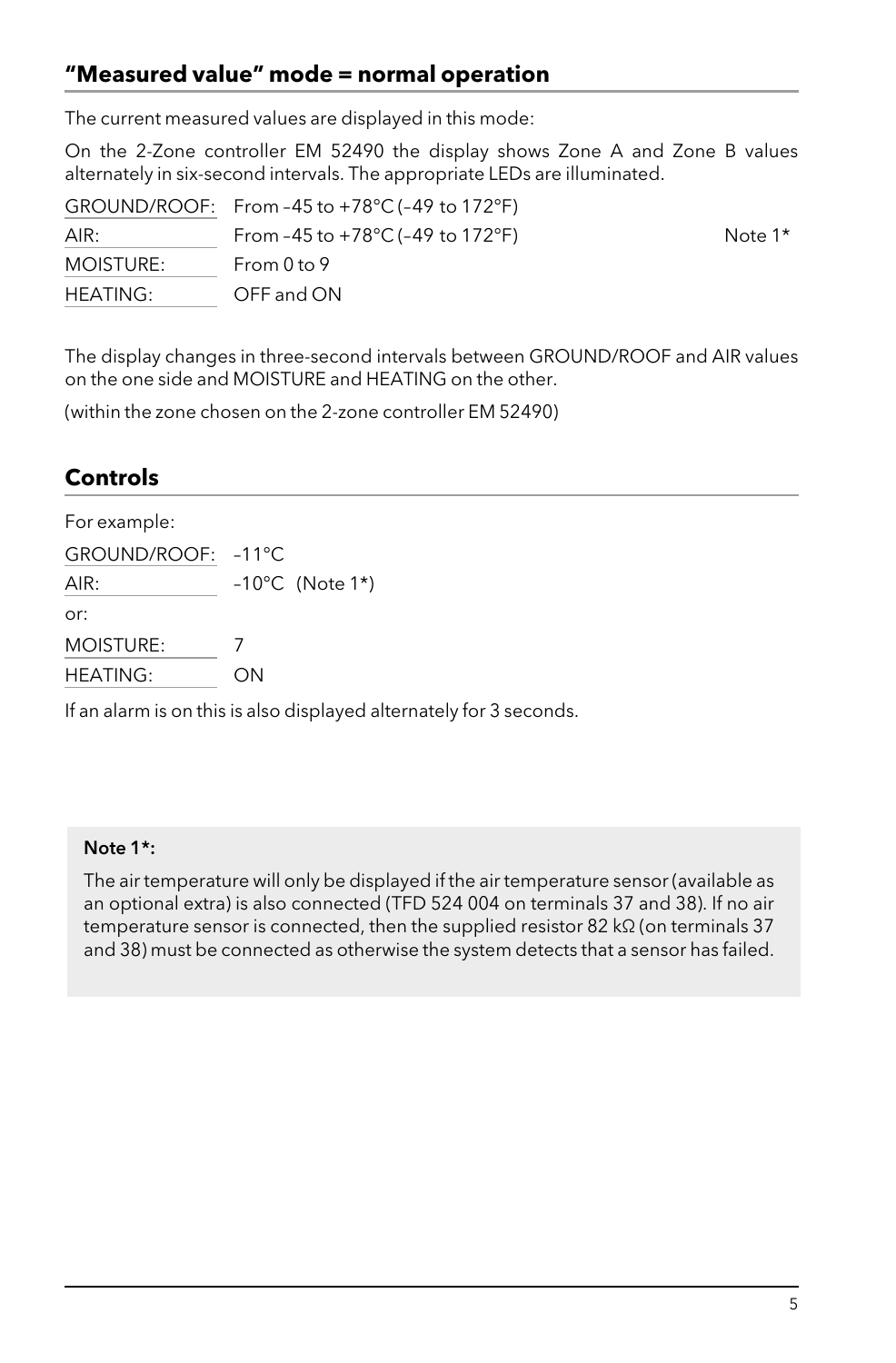# **Menu mode**

The ice detector has two operating modes which are shown on the display.

In this mode the menu text is displayed in the top line of the menu text and the set value in the bottom line.

If you press the buttons - or + on the 2-zone Controller or the VALUE button on the 1-zone Controller, the value of this menu item, shown in the bottom line, is changed onwards or backwards.

If you press the bottom button (ENTER), the selected value is stored in the memory. This selection is marked by the word ACTIVE, right-justified in the bottom line.

| Menu       | Delivery setting | Range                                                                                                          |
|------------|------------------|----------------------------------------------------------------------------------------------------------------|
| TEMP. UNIT | °C               | °C. °F                                                                                                         |
| LANGUAGE   | <b>DEUTSCH</b>   | DEUTSCH, ENGLISH,<br>FRANCAISE, SUOMI,<br>SVENSKA, CESKY, DUTCH,<br>MAGYAR, TURKCE, POLSKI,<br><b>ITALIANO</b> |

These are the factory settings and will appear when first powering up the Controller. The user should set these to the desired value at this point. Resetting the Controller to the 'STANDARD PROGRAM' will not effect these settings.

For example: TEMPERATURE + 4°C ACTIVE

If no button is pressed within 20 seconds the display changes to "Measured value" mode.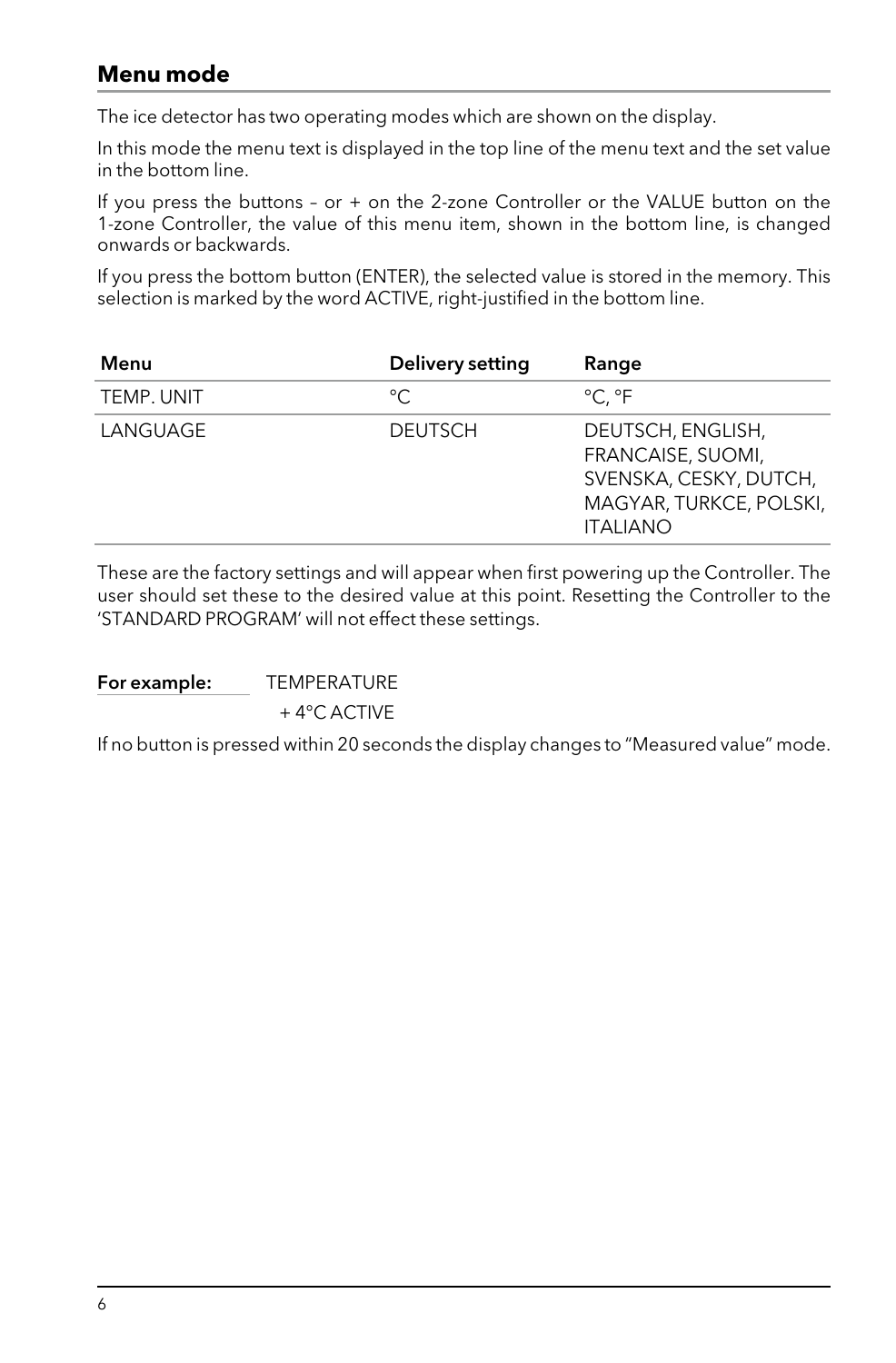| Menu                                                 | Default value                     | Range                                                                                                      | <b>Remarks</b> |
|------------------------------------------------------|-----------------------------------|------------------------------------------------------------------------------------------------------------|----------------|
| <b>ZONE</b><br>(only available on 2-zone Controller) | А                                 | A, B                                                                                                       |                |
| <b>APPLICATION</b>                                   | <b>GROUND</b>                     | <b>GROUND, ROOF, OFF</b>                                                                                   | 2              |
| <b>RANGE</b>                                         | $-10^{\circ}$ C (14 $^{\circ}$ F) | $-5^{\circ}$ C $-20^{\circ}$ C<br>$(23^{\circ}F - 4^{\circ}F)$ , OFF                                       |                |
| <b>TEMPERATURE</b>                                   | $+3^{\circ}C(37^{\circ}F)$        | $0^{\circ}$ C  6 °C (32 °F  43 °F)                                                                         |                |
| <b>MOISTURE</b>                                      | 3                                 | $18$ OFF                                                                                                   |                |
| <b>BASE TEMPERATURE</b>                              | OFF                               | $-15^{\circ}$ C $-1^{\circ}$ C, OFF<br>$(5^{\circ}F30^{\circ}F)$                                           | 1              |
| AFTER RUN TIME                                       | 20 M                              | 10 M 24 H,<br>OFF                                                                                          |                |
| <b>OPERATION</b>                                     | <b>AUTOMATIC</b>                  | AUTOMATIC, PERMANENT                                                                                       |                |
| STANDARD PROGRAM                                     | ON                                | ON, OFF                                                                                                    |                |
| <b>SENSOR HEATER</b>                                 | ON                                | AUTOMATIC, ON                                                                                              |                |
| LANGUAGE                                             | User defined                      | DEUTSCH, ENGLISH, FRANCAISE<br>SUOMI, SVENSKA, CESKY, DUTCH,<br>MAGYAR, TURKCE, POLSKI,<br><b>ITALIANO</b> |                |
| TEMP, UNIT                                           | User defined                      | °C, °F                                                                                                     | 2              |
| <b>COUNTER</b>                                       | xxxxxHyyM                         |                                                                                                            |                |

Remarks:

1: This menu item only appears in the GROUND application

2: During the initial installation the default value for the Language menu item is German, for the display<br>menu item, °C, for the application menu item, ground, after which these menu items no longer form<br>part of the defau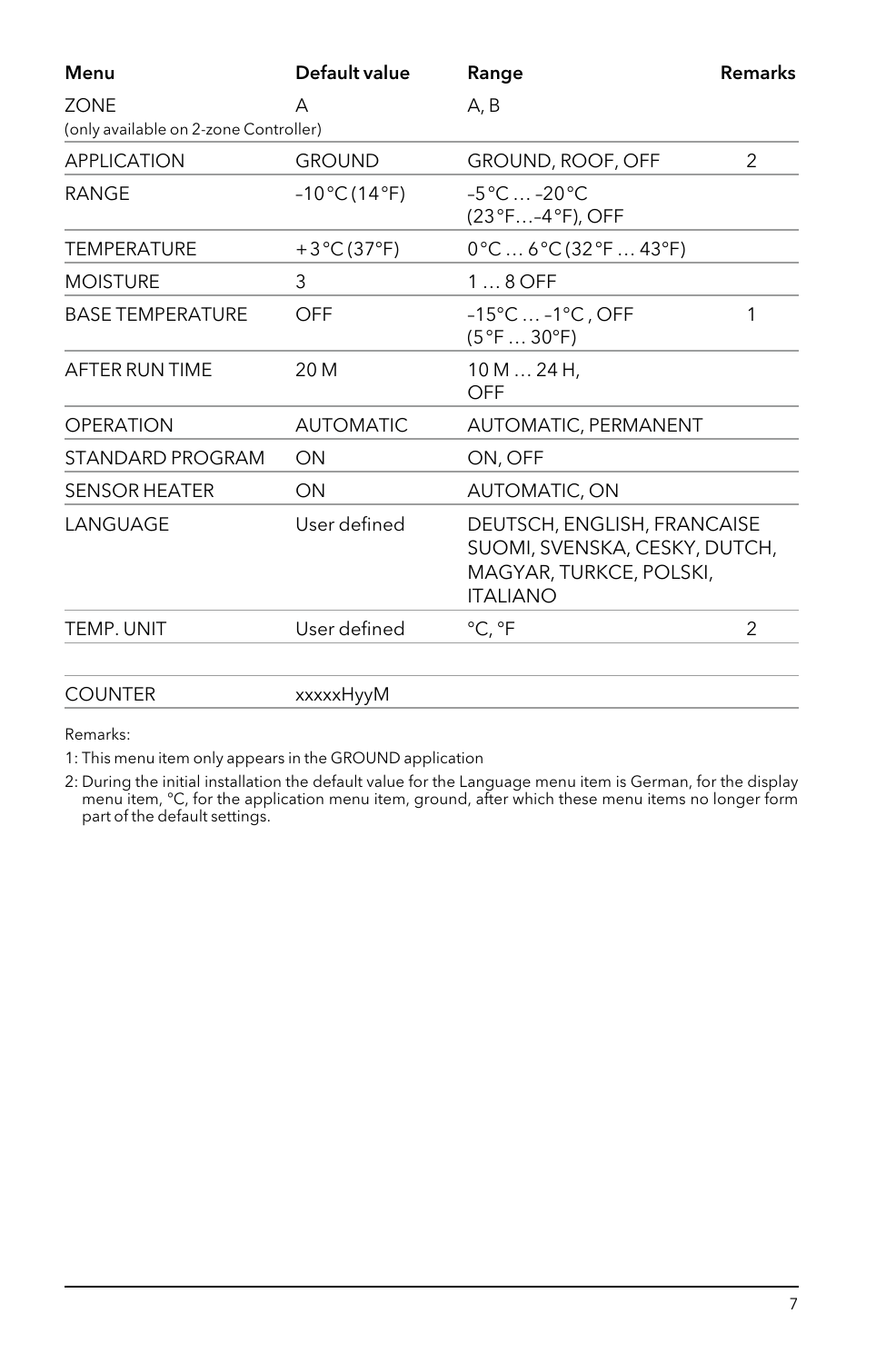#### **Menu items**

**Zone:** Range: A, B **Constanting Constanting Constanting Constanting Constanting Constanting Constanting Constanting Constanting Constanting Constanting Constanting Constanting Constanting Constanting Constanting Constanti** 

(only available on 2-zone Controller)

This setting is used to select the zone which the further menu items will relate to. The Displayed value and Language menu items always apply for both zones. All other menu items always relate to only one zone. You must set which zone is meant before further settings are made, with the aid of the Zone menu item. This is then displayed by the relevant LED.

Application: Range: GROUND, ROOF, OFF Default value: GROUND

The application (gutter or ground) is selected with this setting. The application selected will be retained when you revert to the default program.

| Range: | Range: -5  -20°C (23 -4°F), OFF | Default value: -10°C |
|--------|---------------------------------|----------------------|
|--------|---------------------------------|----------------------|

lower temperature limit.

This temperature value specifies the lower operating temperature limit. If OFF is preset on the 2-zone controller EM 52490, ONLY the appropriate zone is deactivated. Up to this temperature limit the ice detector operates in the normal mode (Heating ON, when the switch on conditions are satisfied). Below this temperature the ice detector will be in "Stand by" mode. If set to OFF, the ice detector works in normal mode at all temperatures.

Attention: The temperature set here has priority over the set ground temperature.

N.B. Heating cables must have sufficient capacity to heat the area, calculate the requirements before installing.

#### **Temperature:** Range:  $0...6^{\circ}C(32...43^{\circ}F)$  Default value:  $+3^{\circ}C(37^{\circ}F)$

If the temperature falls below this set value, the ice detector will switch the heater on if the "moisture" menu item is switched off. If the moisture menu item is set at a certain value the heating system will only be switched on when the temperature falls below this value and the moisture level is exceeded.

Moisture: Range: 1 to 8, OFF CHANGE Default value: 3

The sensitivity to moisture is switched on and off here. If it is switched on, you can set a value between 1 (almost dry) and 8 (very damp). If it switched to OFF, the controller assumes it is damp and functions as a temperature controller.

Note: If the heating switches off too early, even though conditions are still damp, you can prevent this by adjusting the moisture level to 2. Differences in air pollution can influence the setting needed.

Base temperature: Range: -15 ... -1°C (5 ... 32°F) Default value: OFF

With this setting you can specify a temperature which the temperature of the area to be heated must not fall below. When a temperature is set here, the ice detector will switch the heating on immediately irrespective of the moisture levels, when the temperature falls below this preset value. This menu item is hidden in the roof application.

Attention: The limit temperature set under the RANGE menu item area has priority over the set ground temperature.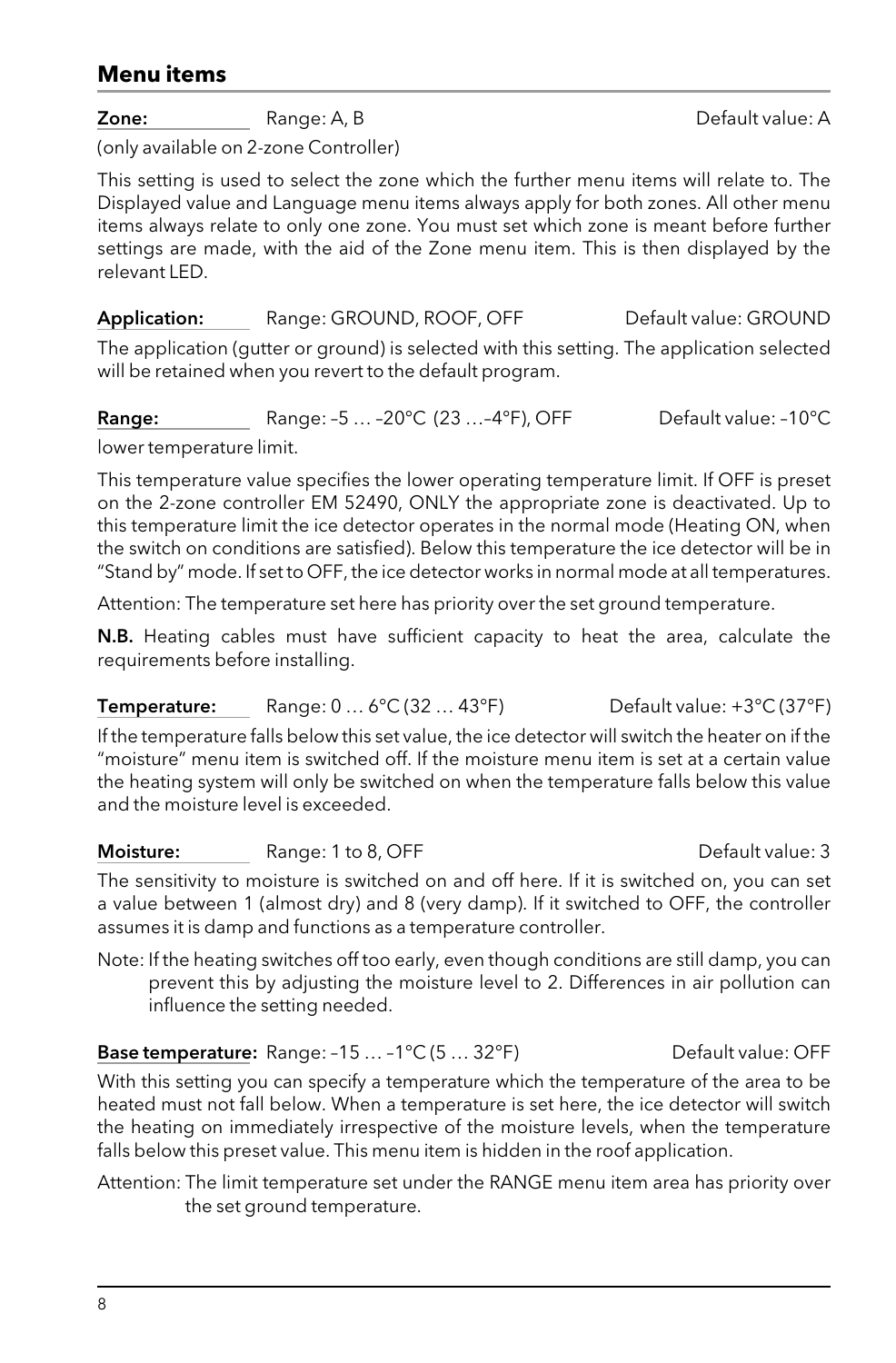#### After run time: Range: 10 M to 24 H, OFF Default value: 20 M

You can set an after run time of the heating of between 10 minutes and 24 hours here. This function can also be switched off.

Note: If there is still snow or ice remaining when the after run heating time has ended, you can increase the after run time. Bear in mind the increased heating costs should you do this. Ideally the setting should be assessed after 1-3 months of a winter season and the setting adjusted if necessary.

Operation: Range: AUTOMATIC, PERMANENT Default value: AUTOMATIC With this function, you can switch the heating on continuously, irrespective of the set temperatures and moisture levels. The heating remains switched on during an alarm.

Sensor heater: Range: AUTOMATIC, ON Default value: ON

In Automatic mode the sensor heater is switched off when the heating system is switched On, this is specifically for roof applications where the heating cables cross, but should not be touching, or are next to the gutter sensor. In ON mode the sensor heater stays on when the heating system is switched on.

#### **Standard program:** Range: ON, OFF **Default value: ON**

The ice detector settings can be reset to defined values here. This does not apply to the language, application, display and counter menu items. The set language, application and display are retained and the counter reading can be reset to zero via the appropriate menu item. You can only select ON with this menu item, as the default program is disabled by changing to another menu item.

Temp unit: Range: °C, °F C, performance of the Default value: °C

Selection of the unit in which temperature values are to be displayed. °C Temperature values displayed in °C. °F: Temperature values displayed in °F. The selected display is retained when you revert to the default program.

Language: Range: DEUTSCH, ENGLISH, FRANCAISE, SUOMI, SVENSKA, Cesky, Dutch, Magyar, TUrkce, Polski, Italiano

Various languages can be selected for the ice detector display. German, English, French, Finnish, Swedish, Czech, Hungarian, Polish, Italian, Turkish and Dutch can be selected. The selected language is retained when you revert to the standard program.

#### Counter: 00000H00M to 65535H59M

This is the operating hours' counter for the heating. It is displayed in hours and minutes. The counter reading is retained when you revert back to the default program. To reset the counter, select RESET with Buttons – and + (EM 524 90) or the VALUE button (EM 524 89) and then press "ENTER" to reset.

The various temperatures are displayed as double-digit values in °C and °F with the correct sign before them.

For example: BASE TEMPERATURE

| $-10^{\circ}$ C   |
|-------------------|
| $- - - -$<br>____ |

or.: TEMPERATURE  $+3^{\circ}C$ 

The counter reading is displayed in hours and minutes.

For example: COUNTER 00038H25M

This display corresponds to a heating operating time of 38 hours 25 minutes.

9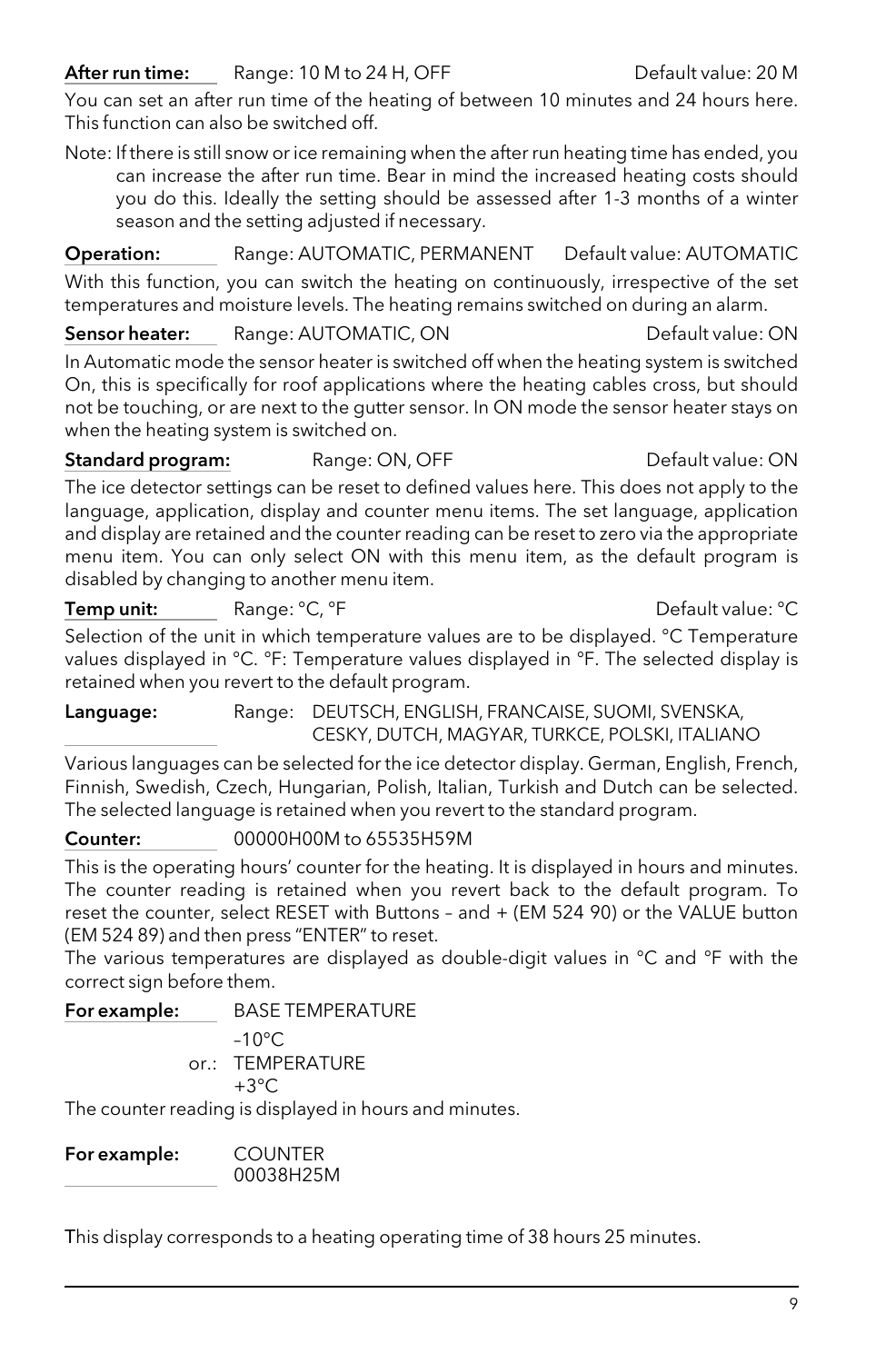#### **Alarm messages**

In the event of an alarm, the display starts flashing at one second intervals. The alarm relay closing contact (1-zone = terminals 5 and 6, 2-zone = terminals 11 and 12) closes. The word "ALARM" appears on the top line, plus for the 2-zone Controller either Zone A or Zone B (where the alarm occurred), appears on the top on the right. At the same time, the cause of the alarm is displayed on the bottom line. This alarm display appears in addition to the other displays (measured values) for 3 seconds at a time. The heating relay closing contact (1-zone terminals 8 and 9, 2-zone terminals 14 and 15, or 17 and 18) opens unless continuous heating was selected.

| Alarm                  | Fault                                                                                                               | Wire colour                                  | Connection<br>EM 524 89 | Connection<br>EM 524 90 |
|------------------------|---------------------------------------------------------------------------------------------------------------------|----------------------------------------------|-------------------------|-------------------------|
| <b>SHORT HEATER</b>    | Sensor heating moisture sensor Type<br>ESF 524 001/011 or ESD 524 003<br>Sensor heater short circuit                | brown/green                                  | 14/12                   | 23/21, or<br>32/30      |
| <b>BROKEN HEATER</b>   | Sensor heating moisture sensor Type<br>ESF 524 001/011 or ESD 524 003<br>Sensor heater open circuit                 | brown/green                                  | 14/12                   | 23/21, or<br>32/30      |
| <b>SHORT TEMP</b>      | Temperature sensor Type<br>TFF 524 002/012 or TFD 524 004:<br>Temperature sensor cut out                            | brown/yellow<br>or brown/blue                | 19/18                   | 27/26, or<br>36/35      |
| <b>BROKEN TEMP</b>     | Temperature sensor Type<br>TFF 524 002/012<br>Temperature sensor cut off<br>or TFD 524 004:                         | brown/yellow<br>or brown/blue                | 19/18                   | 27/26, or<br>36/35      |
| <b>SHORT AIR TEMP</b>  | Air temperature sensor type<br>TFD 524 004<br>Temperature sensor short circuit                                      | blue/brown                                   | 21/20                   | 38/37                   |
| <b>BROKEN AIR TEMP</b> | Air temperature sensor type<br>TFD 524 004<br>Temperature sensor break                                              | blue/brown or<br>R 82 KQ resistor<br>missing | 21/20                   | 38/37                   |
| <b>SHORT MOISTURE</b>  | Temperature sensor in moisture<br>sensor Type ESF 524 001/011<br>or ESD 524 003 Temperature<br>sensor short circuit | brown/yellow                                 | 14/13                   | 23/22, or<br>32/31      |
| <b>BROKEN MOISTURE</b> | Temperature sensor in moisture<br>sensor Type ESF 524 001/011 or ESD<br>524 003 Temperature sensor break            | brown/yellow                                 | 14/13                   | 23/22, or<br>32/31      |

#### Table 2: Alarm messages

The settings of the menu items can be changed during an alarm; The display carries on flashing at onesecond intervals to display the alarm.

The alarm statuses are still displayed up to approximately 5 secs. after fault clearance. When sensor heating is switched on (sensor temperature <4°C), it is permanently monitored for short circuits. It is switched off for 1 second every 4 minutes to test it for a break. If sensor heating is switched off (sensor temperature > 4°C), it is permanently monitored for a failure. It is switched off for 1 second every 4 minutes to test it for short circuits.

In the case of the Air temperature alarm, the device continues to function, but without detection of any sudden drop in temperature.

In the case of an error in one zone on the 2-zone Controller, the other zone continues to be regulated.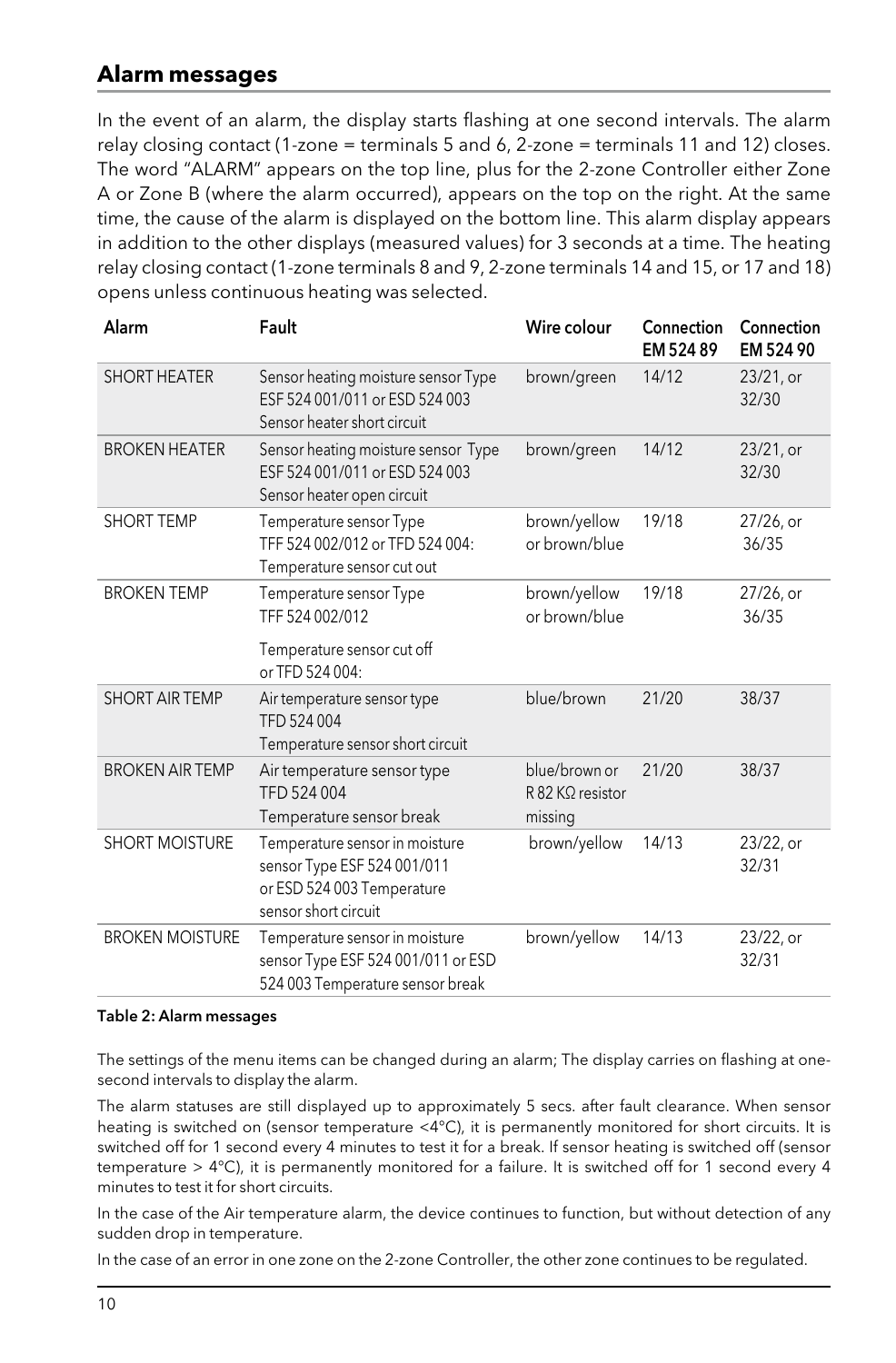# **Operating**

If the temperature set in the ice detector falls below the predetermined value and if the set moisture level is exceeded at the same time, the heating will be switched on by means of the HEATER relay and the terminals (see connection diagram). If one of these conditions is not fulfilled the heating will remain off.

The open space or the gutter heating remains switched on until the moisture levels fall below a predetermined value or the set temperature is exceeded.

If the after run heating function is needed (generally only if there is still snow remaining on the sides after the heating has been switched off) you can recall this function by pressing the MENU-button and the desired time set. The after run heating process takes over before the Controller switches the heating off again, as the temperature or the moisture levels no longer meet the conditions to be switched on.

The lower temperature limit is set (–5°C…–20°C, OFF) in the RANGE menu item.

The upper temperature limit is fixed at  $+6^{\circ}$ C. Outside this limit the heating can only be switched on using the OPERATION menu item and setting it to PERMANENT.

The surface of the ice and snow sensors ESF 524 001/011 and ESD 524 003 are heated intermittently to thaw snow and ice. Water is then formed that the sensor will identify as moisture.

The BASE TEMPERATURE menu item has a setting range of –15°C....–1°C and OFF. As an example, if this base temperature is set at –5°C and the temperature drops below –5°C, the controller will switch on the heating until this temperature is exceeded. If the temperature falls below this preset value, the heating will be switched on until this temperature is exceeded. The lower temperature (range) limit has priority over the base temperature. This means that if the base temperature is set lower than the range limit temperature, the base temperature cannot be maintained as the ice detector will already be in "stand-by" mode.

Please take note: The higher the set temperature, the higher the heating costs will be.

# **Design**

The equipment consists of either the central control unit EM 524 89, with 1-zone, or the central control unit EM 524 90, with 2-zones, connected to either the separate ice and snow sensor ESF 524 001/011 and the combined temperature and moisture sensor TFF 524 002/012 for open space heating, or the ice and snow sensor ESD 524 003 and the temperature sensor TFD 524 004 for gutter heating. Additionally, the TFD 524 004 sensor can be connected as an air temperature sensor and to detect when there is a sudden drop in temperature.

#### Attention

The sensors are operated with safety extra low voltage. The appropriate regulations for safety extra low voltage are to be adhered to. In order to ensure trouble-free operation, we recommend that the sensor cables are laid at a sufficient distance from the load circuit and power supply lines.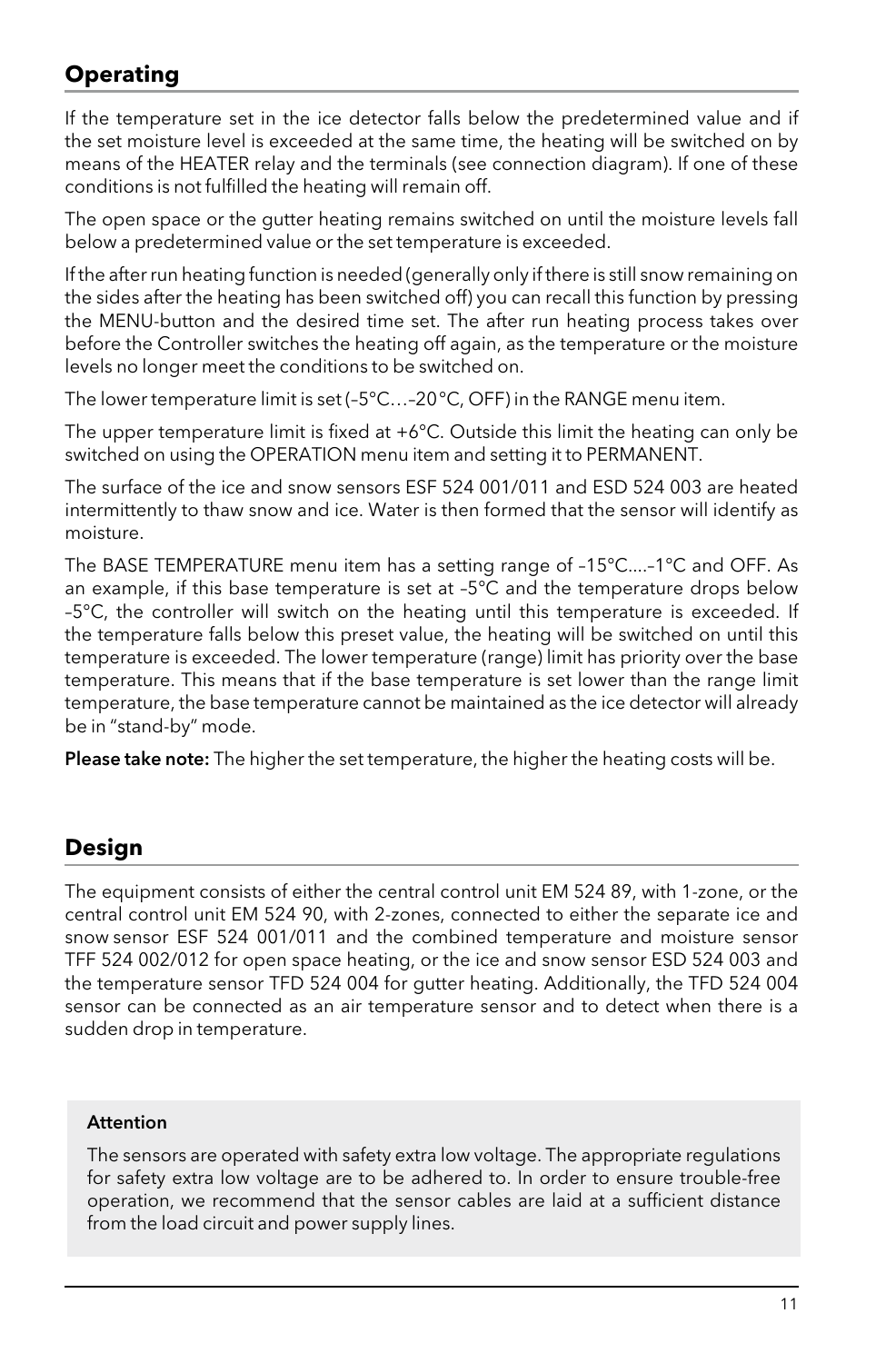# **Ice and snow sensor (5-core) ESF 524 001 or ESF 524 011**

The sensor is equipped with an NTC resistor to measure the sensor surface temperature, a heating coil and two metal rings as moisture sensors.

| Nominal voltage:     | 8V-                                                        |
|----------------------|------------------------------------------------------------|
| Power consumption:   | Approx. 7W                                                 |
| Surface temperature: | Approx. $4^{\circ}C(39^{\circ}F)$                          |
| Connecting lead:     | 5 x 0.5 mm <sup>2</sup> ; 15 m PVC (5 x 22 gauge x 50 ft.) |
| Ambient temperature: | $-3080^{\circ}$ C ( $-22176^{\circ}$ F)                    |
| Insulating compound: | yellow                                                     |

Sensor characteristics - sensor disconnected from EM 524 90 control unit: a) NTC – brown-yellow wires:

| °C<br>$^{\circ}$ F                               |  | $-15$ $-10$ $-5$ 0 $+5$ $+10$ $+15$ $+20$ $+25$ $+30$<br>5 14 23 32 41 50 59 68 77 86 |  |  |  |  |
|--------------------------------------------------|--|---------------------------------------------------------------------------------------|--|--|--|--|
| R(KOhm) 84.5 61.3 47 35.0 27 20.8 16 12.7 10 8.0 |  |                                                                                       |  |  |  |  |

b) Heat resistor – brown-green wires: 9 Ω

c) Moisture sensors – white-grey wires: ∞ Ω with dry sensor surface

The sensor must be mounted inside the heated area and level with the ground.

#### **Dimensions**

ESF 524 001



ESF 524 011 with FAG 524 111 sensor housing



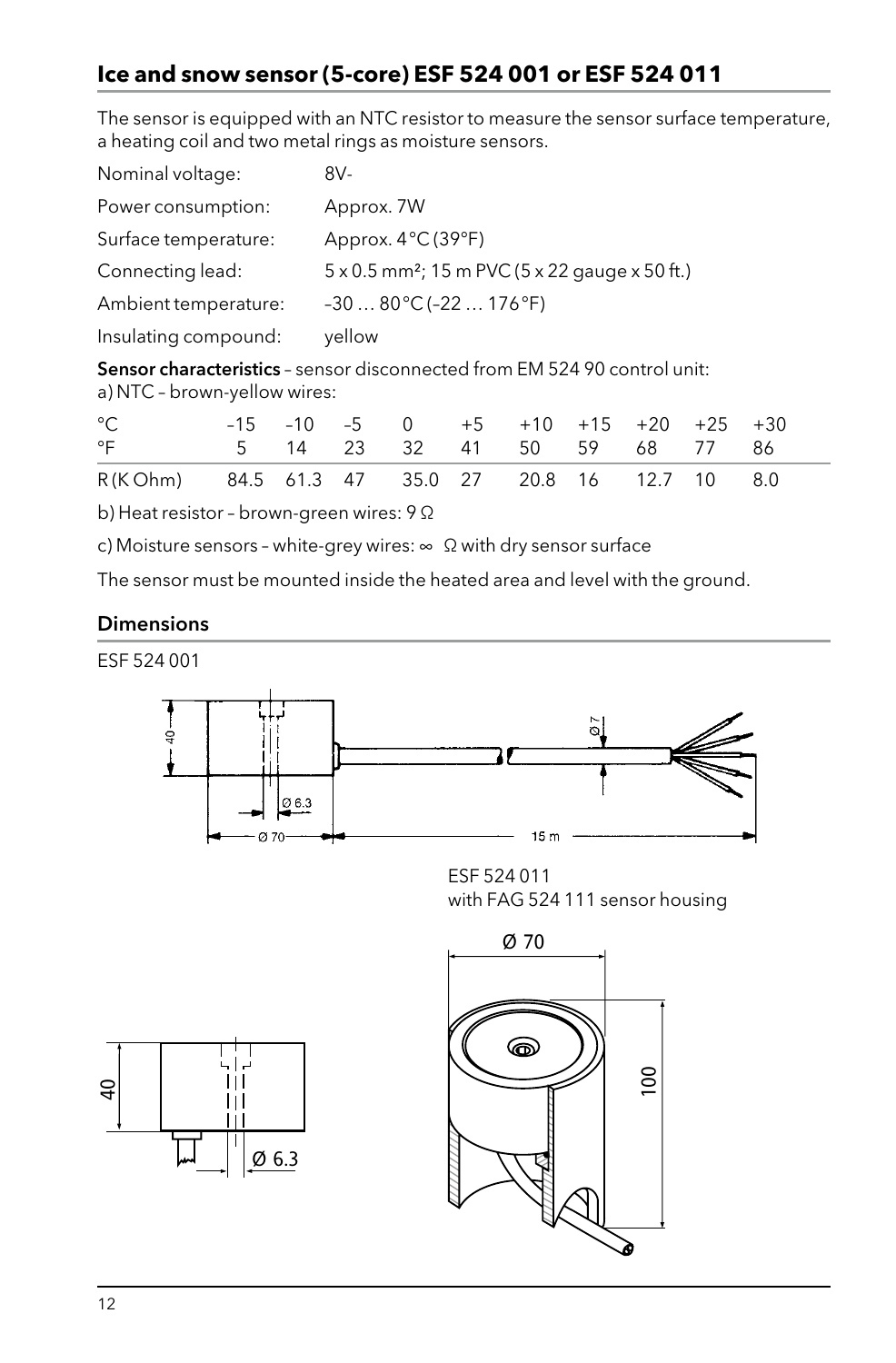#### **Combined temperature and moisture sensor TFF 524 002 or TFF 524 012 (4 core)**

The combined sensor is equipped with an NTC resistor for ground temperature measurement and two metal rings are installed as moisture sensors. This sensor is, however, not independently heated.

| Connecting lead:     | $4 \times 0.5$ mm <sup>2</sup> ; 15 m PVC |
|----------------------|-------------------------------------------|
| Ambient temperature: | $-30$ to $80^{\circ}$ C                   |
| Insulating compound: | blue                                      |

Sensor characteristics - sensor disconnected from EM 524 90 control unit:

a) NTC – brown-yellow wires:

| $^{\circ}$ C and $^{\circ}$                      |  |  | $-15$ $-10$ $-5$ 0 $+5$ $+10$ $+15$ $+20$ $+25$ $+30$ |  |  |
|--------------------------------------------------|--|--|-------------------------------------------------------|--|--|
| R(KOhm) 11.7 9.1 7.2 5.7 4.6 3.7 3.0 3.4 2.0 1.6 |  |  |                                                       |  |  |

b) moisture sensor – white-grey wires: ∞ Ω with dry sensor surface

#### **Dimensions**

TFF 524 002



TFF 524 012 With FAG 524 111 sensor housing



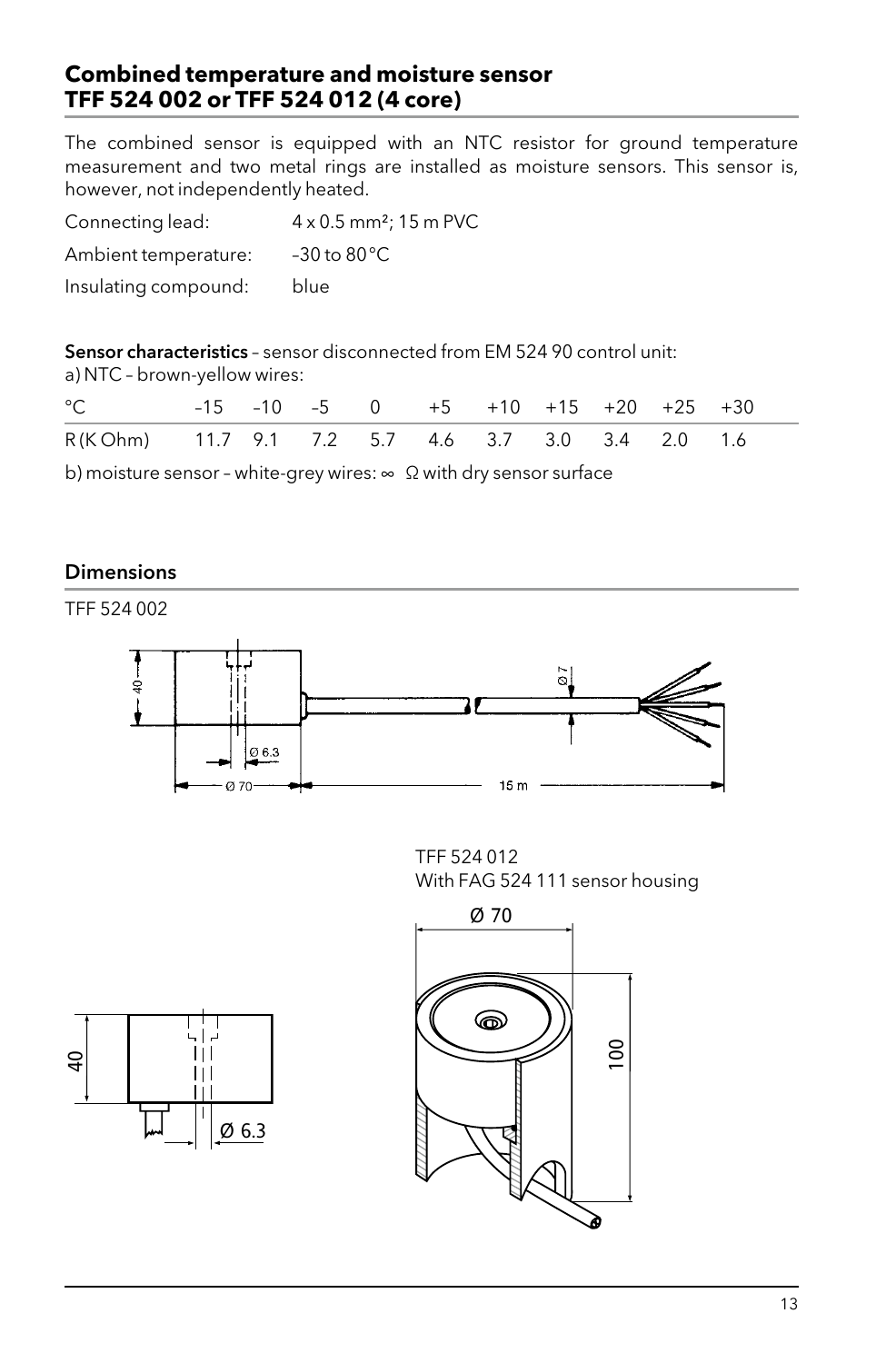#### The ice and snow sensor ESF 524 001 (5 core) is assembled as follows:



The snow and ice sensor must be mounted outside the heated area (see figs. 2 and 3 on page 18), or at least in a position not effected by the heating cable.

The sensor must be assembled so that it is directly exposed to the weather conditions (snow, rain, melt water (see figs. 4 and 5 on p. 19).

The position of the sensor should ideally be where moisture, snow or ice are still present, even when the area to be melted is almost fully cleared.

On inclines, always position the sensor at the lowest point, if necessary in the in the gully/ gutter.

The sensor installation must be horizontal and level, so that any remaining moisture remains on the sensor surface.

The sensor must be at ground level or lower.

The use of small stone paving is not recommended, as the water seeps into the joints. The same applies to plastered surfaces. Sealed surfaces are ideal, such as tarmac, concrete, etc.

The sensor should not be positioned in a sheltered spot. Ensure that the sensor cannot be covered, for example by snow being cleared. Any foreign bodies or materials can impair the operation of the sensor.

Positions close to the outlets of heating/air conditioning systems should be avoided, as they are not suitable for sensor. Do not position the sensor close to, or on, building components which could heat up in the sun, causing the snow to melt faster.

The sensor's steel plate is set in the ground during the construction phase and the wooden mould is placed on top. The steel plate must be used to fix the sensor to guarantee the impermeability of the fixing hole. If the steel plate cannot be inserted due to constructional reasons, then a washer with a nut must be used. This is the only way in which the impermeability (press fit) in the bolt hole can be guaranteed. Note the red information tag!

A protective metal pipe must be installed flush to the wooden block for the connection lead. Seal the pipe ends to avoid any foreign bodies (tar, concrete, etc) clogging the protective tube.

After applying the top road surface, the wooden mould is removed and the sensor is fixed on the steel plate using the M 6 x 35 screw.

Any existing gaps must be filled with, for example, silicone, tar or mortar, depending on the composition of the surface. Max. casting temperature 80 °C (176 °F).

The sensor's connection lead, default length 15 m (50 ft.), can, in accordance with VDE 0100, be extended up to a length of 50 m (164 ft.). With a cross section of  $1.5$ mm<sup>2</sup> (20 gauge) It is recommended that a numbered cable is used for the extension. This is very helpful, for example, when trying to locate faults during a malfunction.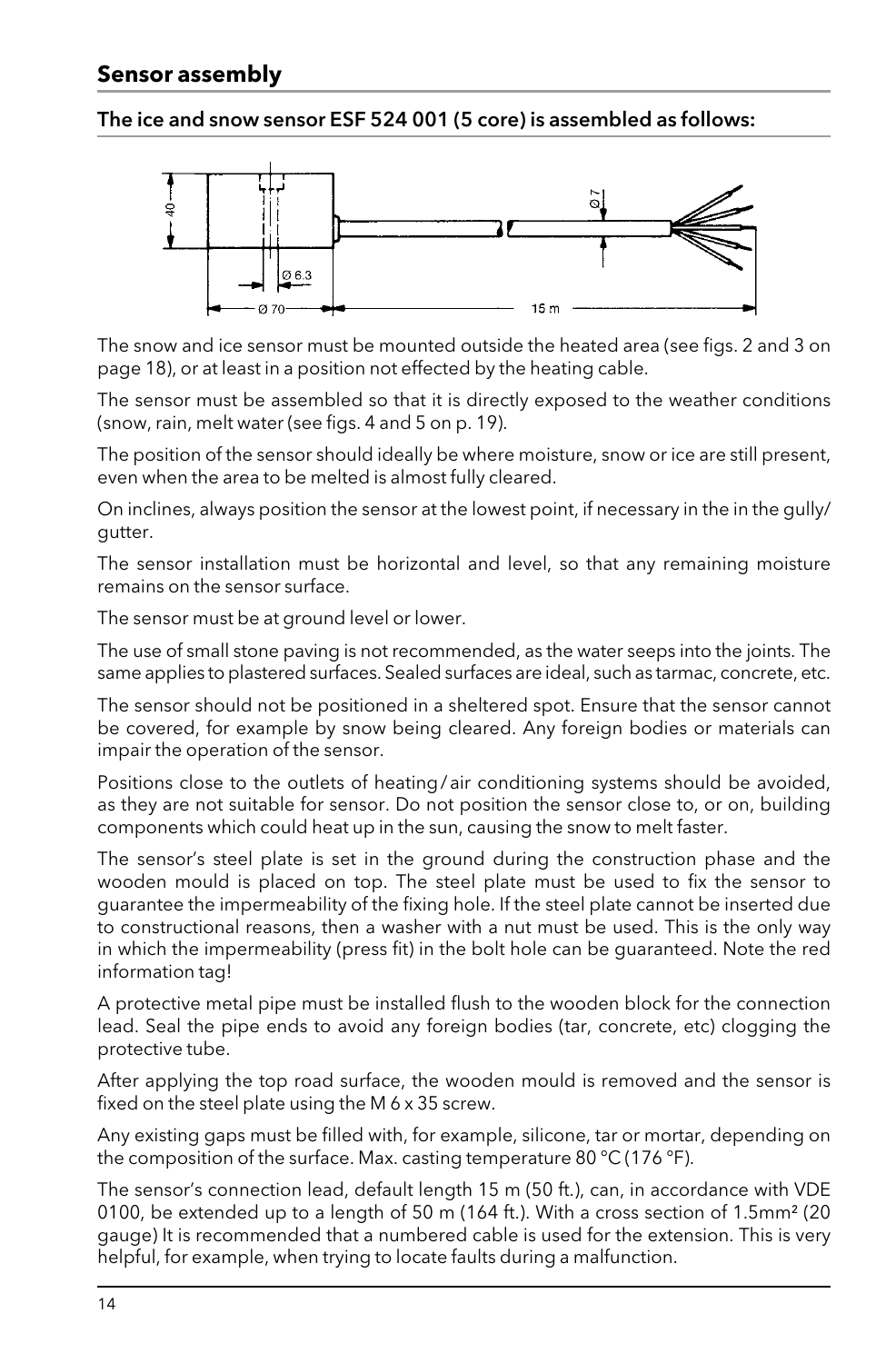

The combined sensor is installed inside the heated area (see figs. 2 and 3 on page 18), as it must monitor the ground temperature of the heated surface at all times (whether it is switched on or it is switched off).

Heating cables must bypass the combined sensor by a minimum of 2.5 cm (1") (see fig. 6 on page 19).

Ensure that the heating cables running parallel to one another do not touch. The combined sensor must be fitted so that it is directly exposed to the weather conditions (snow, rain, melt water, etc) (see figs. 4 and 5 on p.19).

The combined sensor's steel plate is embedded in the ground during the construction phase and the wooden mould is placed on top The steel plate must used to fix the sensor to guarantee the impermeability of the fixing hole. If the steel plate cannot be inserted due to constructional reasons, then a washer with a nut must be used. Only in this way can the impermeability (press fit) in the bolt hole be guaranteed. Note the red information tag!

A protective metal pipe must be installed flush to the wooden block for the connection lead. Seal the pipe ends to avoid any foreign bodies (tar, concrete, etc) clogging the protective tube.

After the applying the top road surface, the wooden block is removed and the sensor is fixed onto the steel plate using a M 6 x 35 screw.

Ensure that the combined sensor is fitted so that it cannot be covered over, for example by snow being cleared outside the heated area, and that no vehicles can drive over the combined sensor (for example, when entering or leaving a garage). Any foreign bodies or materials can impair the operation of the combined sensor.

Any existing gaps must be filled, for example with silicone, tar or mortar, depending on the composition of the surface. Max. casting temperature 80°C (176°F).

The combined sensor's connection lead, default length 15 m (50 ft.), can, in accordance with VDE 0100, be extended up to a length of 50 m 164 ft.). with a cross section of  $1.5$  mm<sup>2</sup> (20 gauge).

It is recommended that a numbered cable is used for the extension. This is very helpful, for example, when trying to locate faults during a malfunction!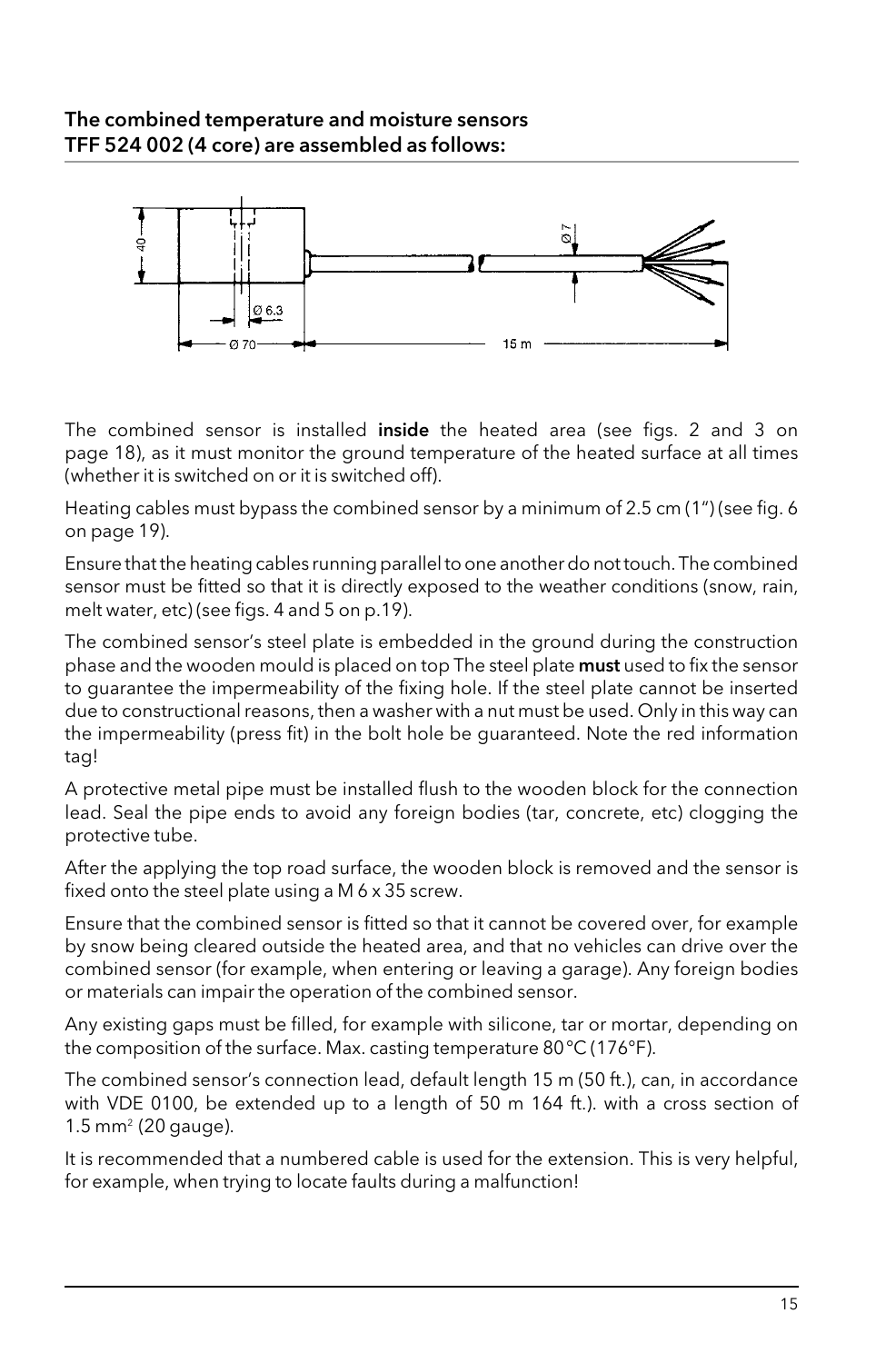# **Sensor assembly in sensor housing FAG 524 111**

Determining where to fit the sensor/sensor housing is extremely important to ensure that the system works as well as it can.

The sensor must be fitted where the surface is most likely to become icy or frozen and stay this way for the longest time period.

The ESF 524 001/011 sensor (5-core connection cable) is fitted outside the heated surface.

The TFF 524 002/012 sensor (4 core connection cable) is fitted inside the heated surface.

#### Installation of the sensor in the sensor housing FAG 524 111

Only the two sensor types ESF 524 011 and TFF 524 012 are suitable for installation in the sensor housing.

With both of these sensors the connecting cable exit is on the sensor bottom. Allowing the sensor to be replaced without having to lift the hard surface.





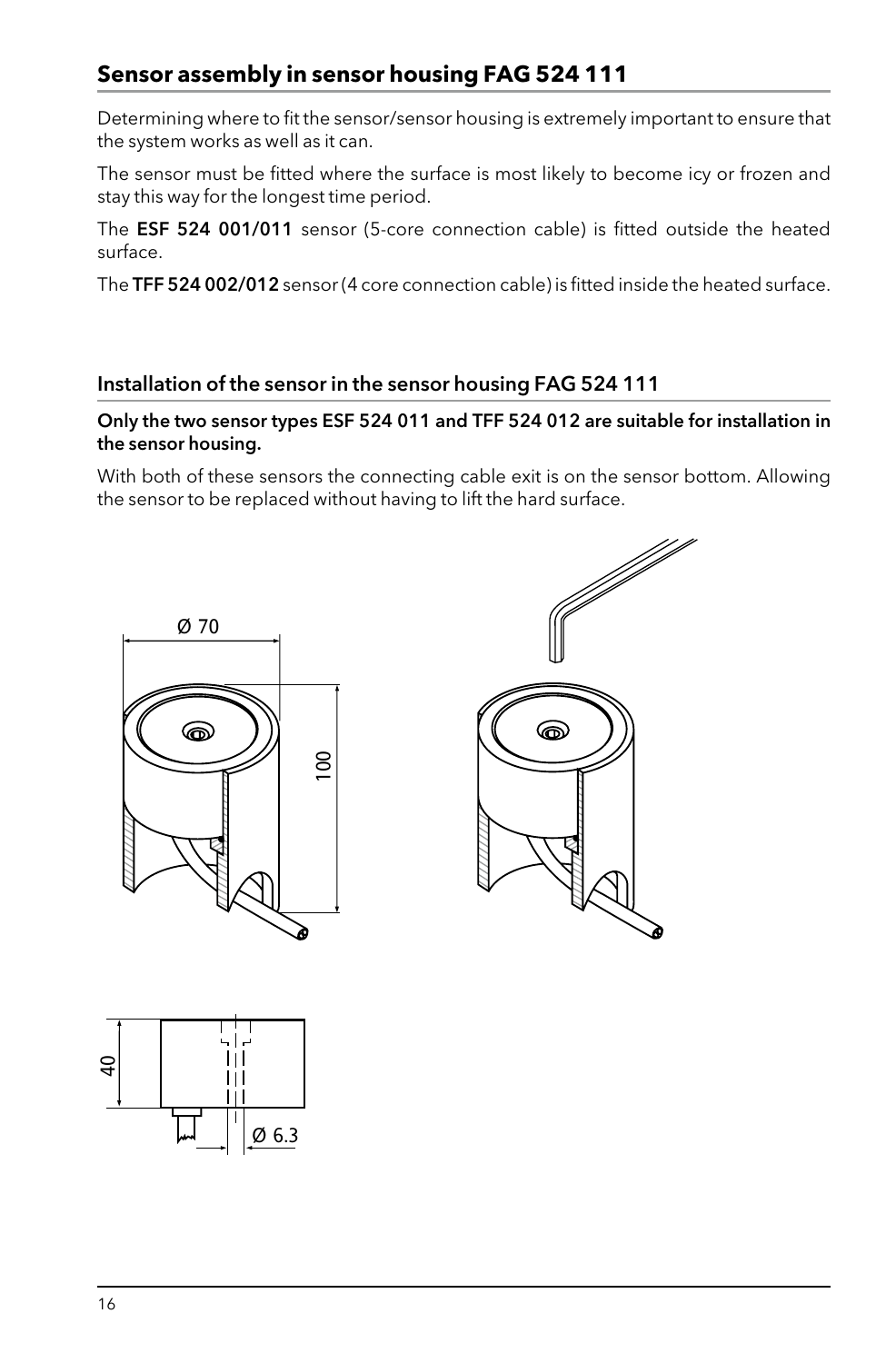#### Installation of the sensor in the sensor housing FAG 524 111

A protective metal pipe running up to the sensor housing should be provided at the construction site for the connection cable.

If the sensor is to be run over an appropriate underlay (foundation or base plate) must be provided so that the sensor housing cannot be pushed into the soft ground.

Ensure that there is sufficient cable in the lower part of the sensor housing so that, when necessary, the sensor can easily be withdrawn from the housing.

#### Sensor housing in a concrete road surface

The sensor housing can be inserted in during the cementing process and the sensor inserted later.

Suitable measures must be taken to ensure that the concrete does not get into the housing.

The housing is to be installed so that the sensor surface is level with the ground surface. The sensor must not, under any circumstances, project from the ground surface. A level, horizontal, installation is fundamental, even with a sloping surface.

(Please refer to Assembly and operating instructions fig. 5 on page 19).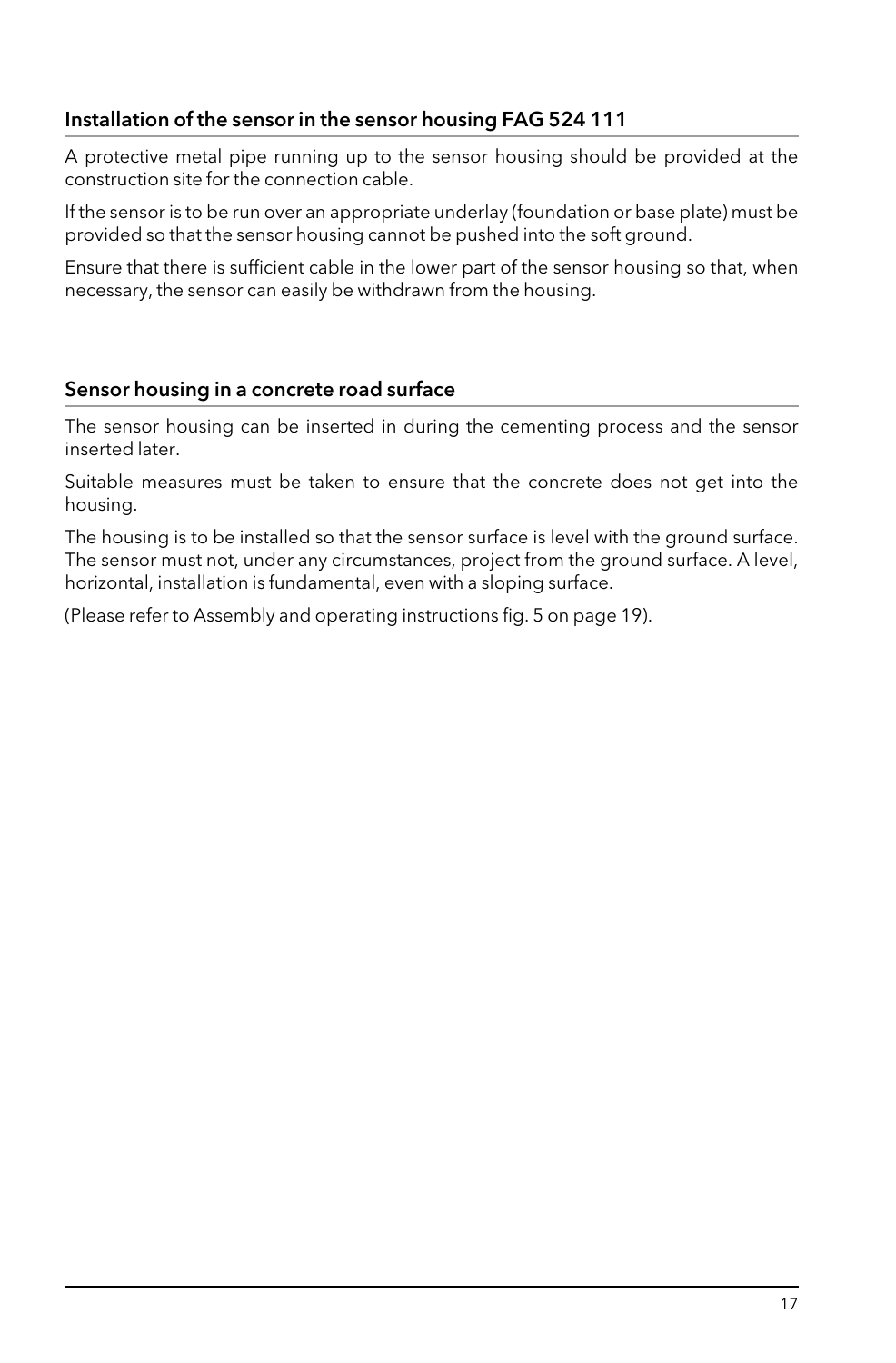#### Fig.2



Installation of ice and snow sensor ESF 524 001 (5-core, identification colour: yellow casting compound) min. 20 cm (8") outside the heated area, or at least not influenced by the heating cable

#### Fig.3

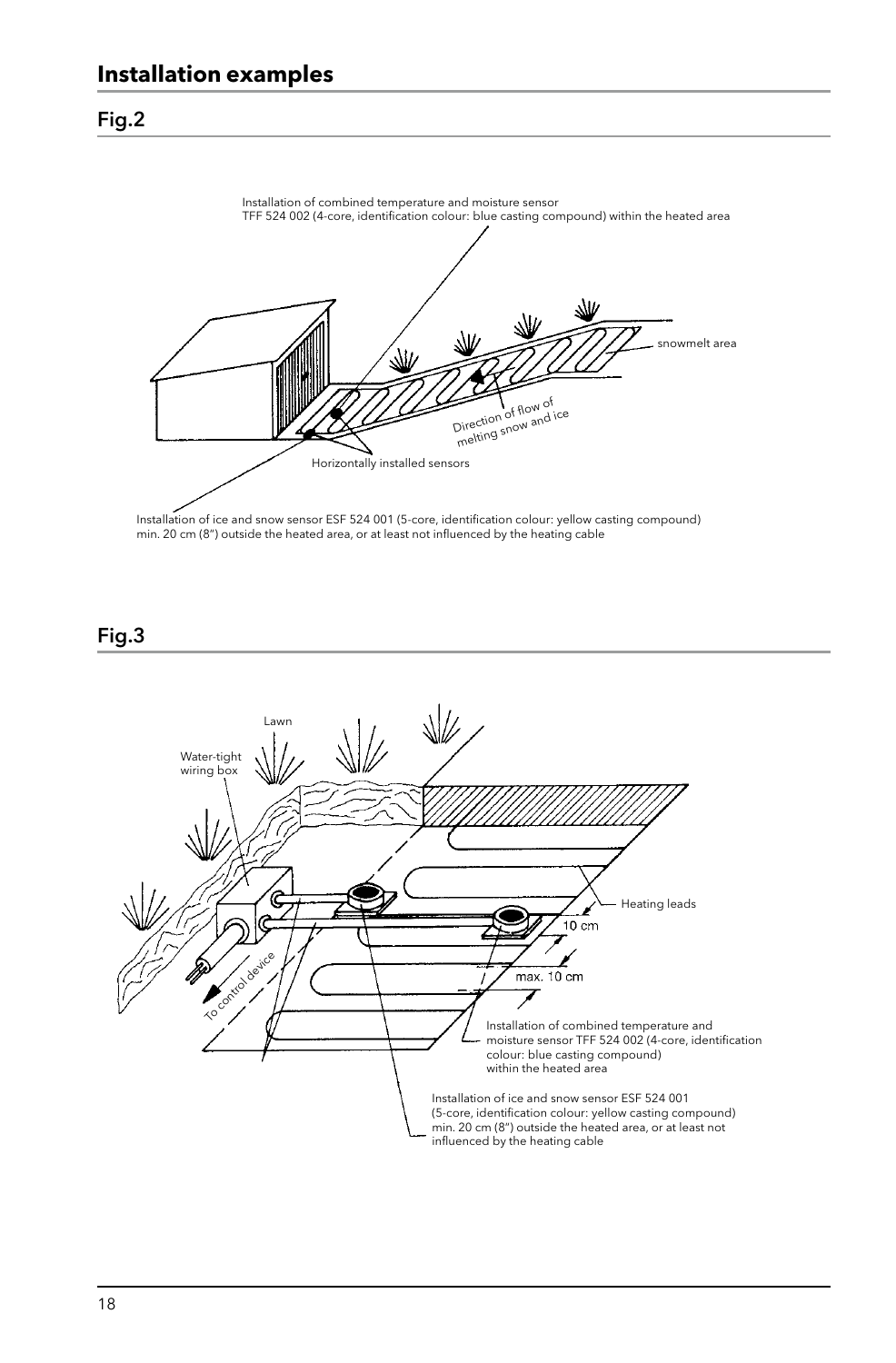

## Fig.5



Sensor installed horizontally in inclined surface

# Fig.6

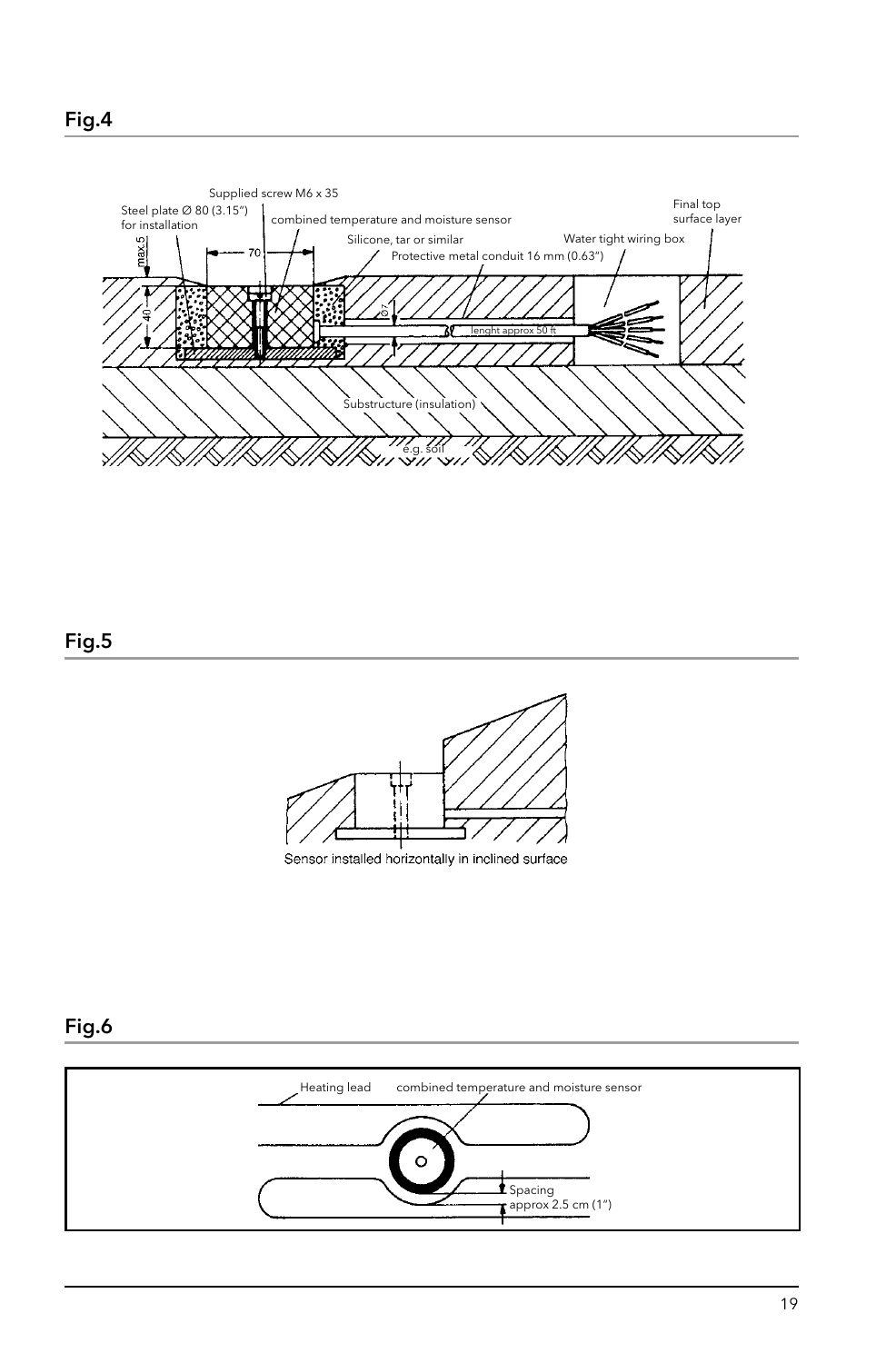# **Ice and snow sensor ESD 524 003 (5-core)**

The sensor is equipped with an NTC resistor for temperature measurement, a heating coil and two small metal pipes as moisture sensors.

| Nominal voltage:     | 8 V-                                                                      |
|----------------------|---------------------------------------------------------------------------|
| Power consumption:   | 3 W                                                                       |
| Surface temperature: | Approx. $4^{\circ}C(39^{\circ}F)$                                         |
| Connecting lead:     | $5 \times 0.25$ mm <sup>2</sup> ; 4 m PVC ( $5 \times 22$ gauge x 13 ft.) |
| Ambient temperature: | $-3080^{\circ}$ C ( $-22176^{\circ}$ F)                                   |

Sensor characteristics - sensor disconnected from control unit:

a) NTC – brown-yellow wires:

| °C<br>$^{\circ}$ F                                |  | $-15$ $-10$ $-5$ 0 $+5$ $+10$ $+15$ $+20$ $+25$ $+30$<br>5 14 21 32 43 50 61 68 79 86 |  |  |  |  |
|---------------------------------------------------|--|---------------------------------------------------------------------------------------|--|--|--|--|
| R(K-Ohm) 84.5 61.3 47 35.0 27 20.8 16 12.7 10 8.0 |  |                                                                                       |  |  |  |  |

b) Heat resistor – brown-green wires: 20 Ω

c) Moisture sensors – white-grey wires: ∞ Ω with dry sensor surface

#### Dimensions

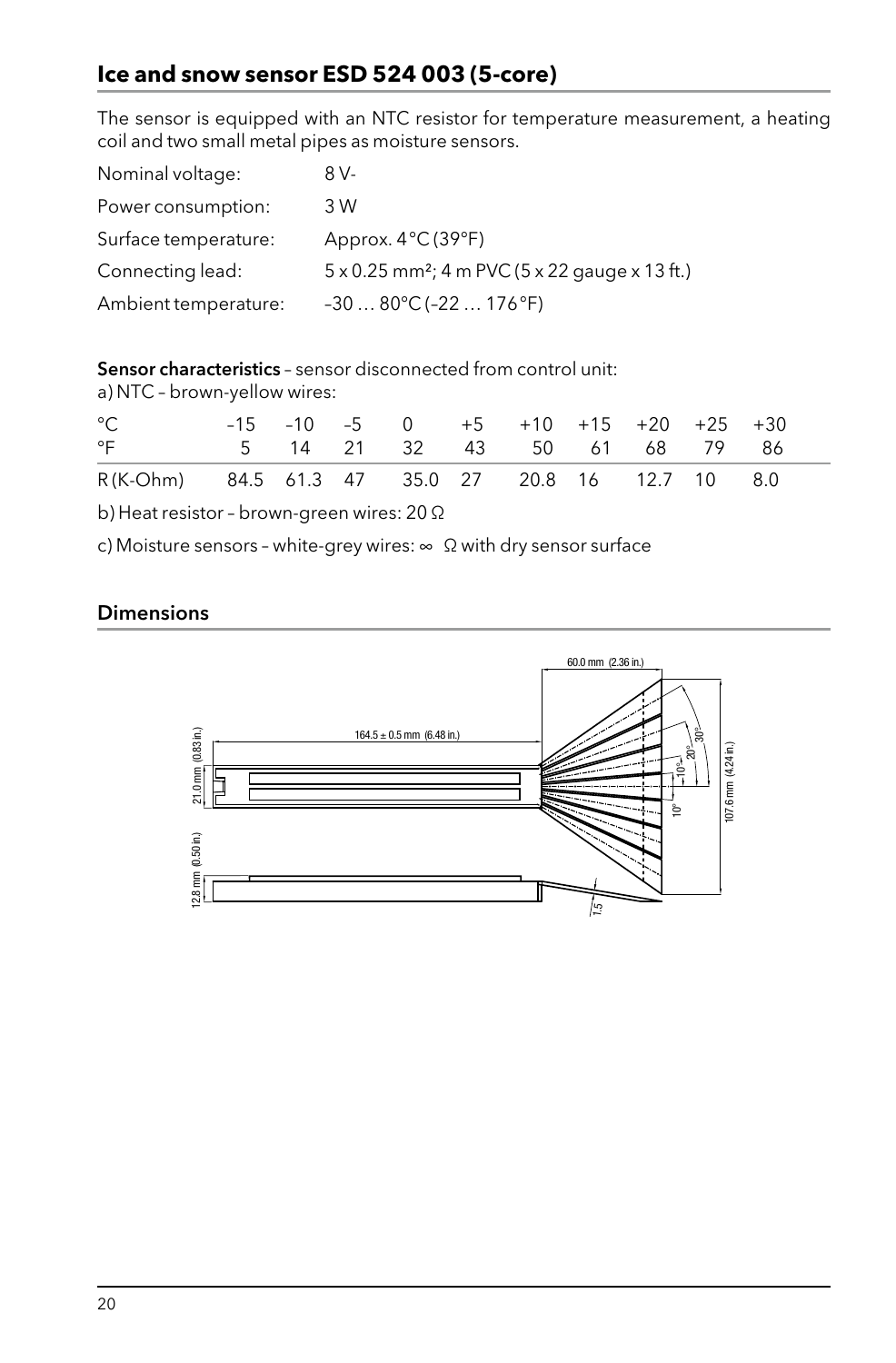# **TFD 524 004 (2 core) temperature sensor**

The temperature sensor is composed of a cable with a compound-filled cap on top and inbuilt NTC resistor.

| Connecting lead:     | $2 \times 0.5$ mm <sup>2</sup> ; 4 m PVC ( $2 \times 20$ gauge $\times$ 13 ft.) |
|----------------------|---------------------------------------------------------------------------------|
| Ambient temperature: | $-3080^{\circ}$ C ( $-22176^{\circ}$ F)                                         |

Sensor characteristics - sensor disconnected from control unit:

a) NTC – brown-blue wires:

| $^{\circ}$ C.<br>$^{\circ}$ F                    |  |  | $-15$ $-10$ $-5$ 0 $+5$ $+10$ $+15$ $+20$ $+25$ $+30$<br>5 14 23 32 41 50 59 68 77 86 |  |  |  |
|--------------------------------------------------|--|--|---------------------------------------------------------------------------------------|--|--|--|
| R(KOhm) 11.7 9.1 7.2 5.7 4.6 3.7 3.0 3.4 2.0 1.6 |  |  |                                                                                       |  |  |  |

#### Dimensions

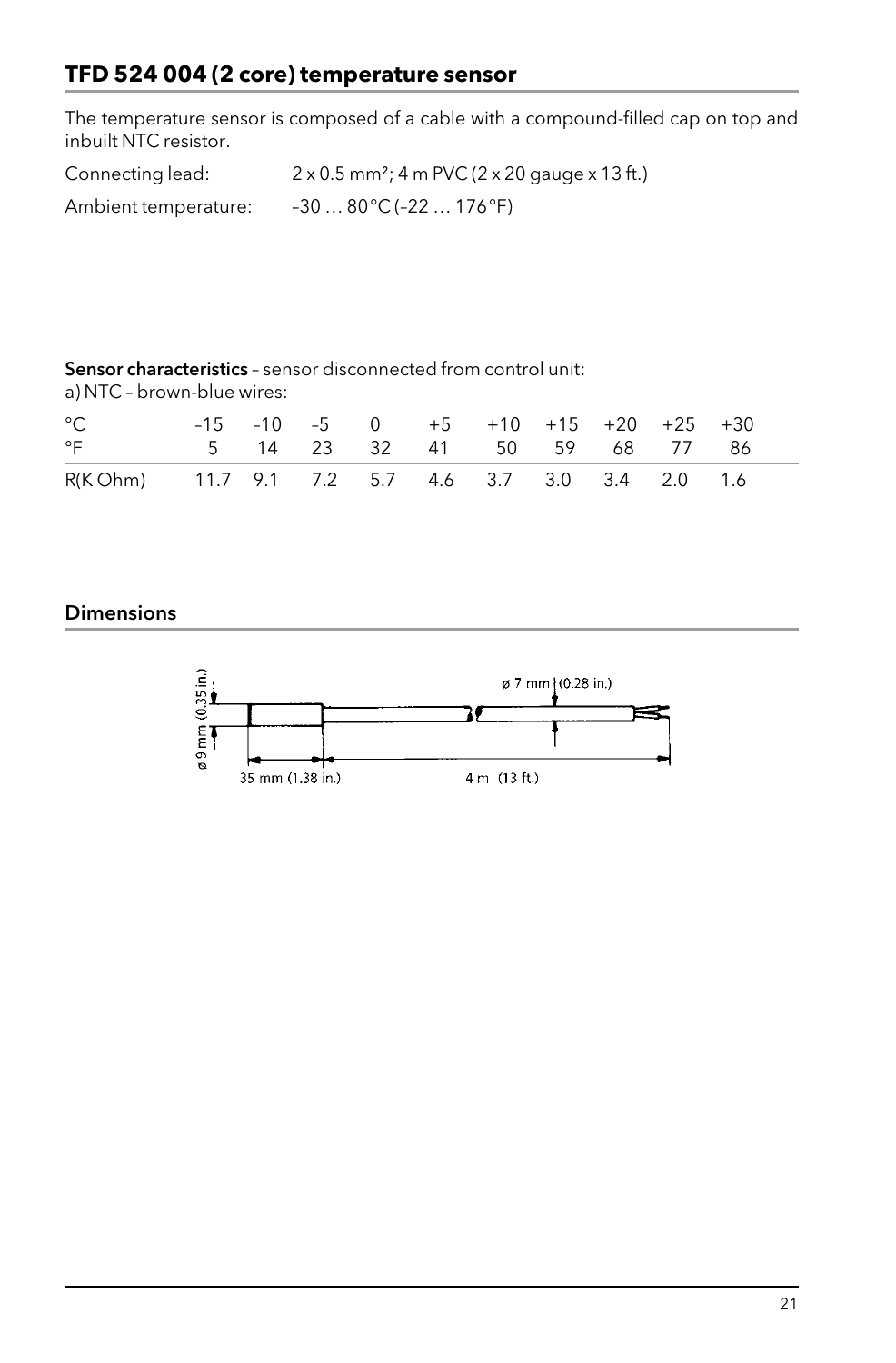

Where possible, assemble the ice and snow sensor near to the downpipe or waste pipe (lowest point) of the gutter, between the heating cables (do not let them come into contact with one another). The sensor is to be fitted so that it lies in the flow direction of the discharged water with the two metal pipes pointing upwards. The water running off is led to the sensor surface by the extruded fan. The fan can be cut to fit the existing conditions of the gutter

The sensor's connection lead, (default length 4 m, 13 ft.), can, in accordance with VDE 0100, be extended up to a length of 50 m (164 ft.), with a cross section of 1.5mm<sup>2</sup> (20 gauge). It is recommended that a numbered cable is used when extending the connection lead. This is helpful when trying to locate faults during a malfunction.

#### The temperature sensor TFD 524 004 (2 core) is fitted as follows:



The temperature sensor can be fitted outside, either on the gutter or near the gutter, but whichever one you choose, care must be taken to ensure that the sensor is protected from direct sunlight. The sensor must not be fitted above windows or in areas where heat accumulation can occur (roof sills, chimney, attic windows and the like).

The sensor's connection lead, (default length 4 m, 13 ft.), can, in accordance with the VDE 0100, be extended up to a length of 50 m (164 ft.), with a cross section of 1.5mm<sup>2</sup> (20 gauge). It is recommended that a numbered cable is used when extending the connection lead. This is helpful when locating faults during a malfunction.

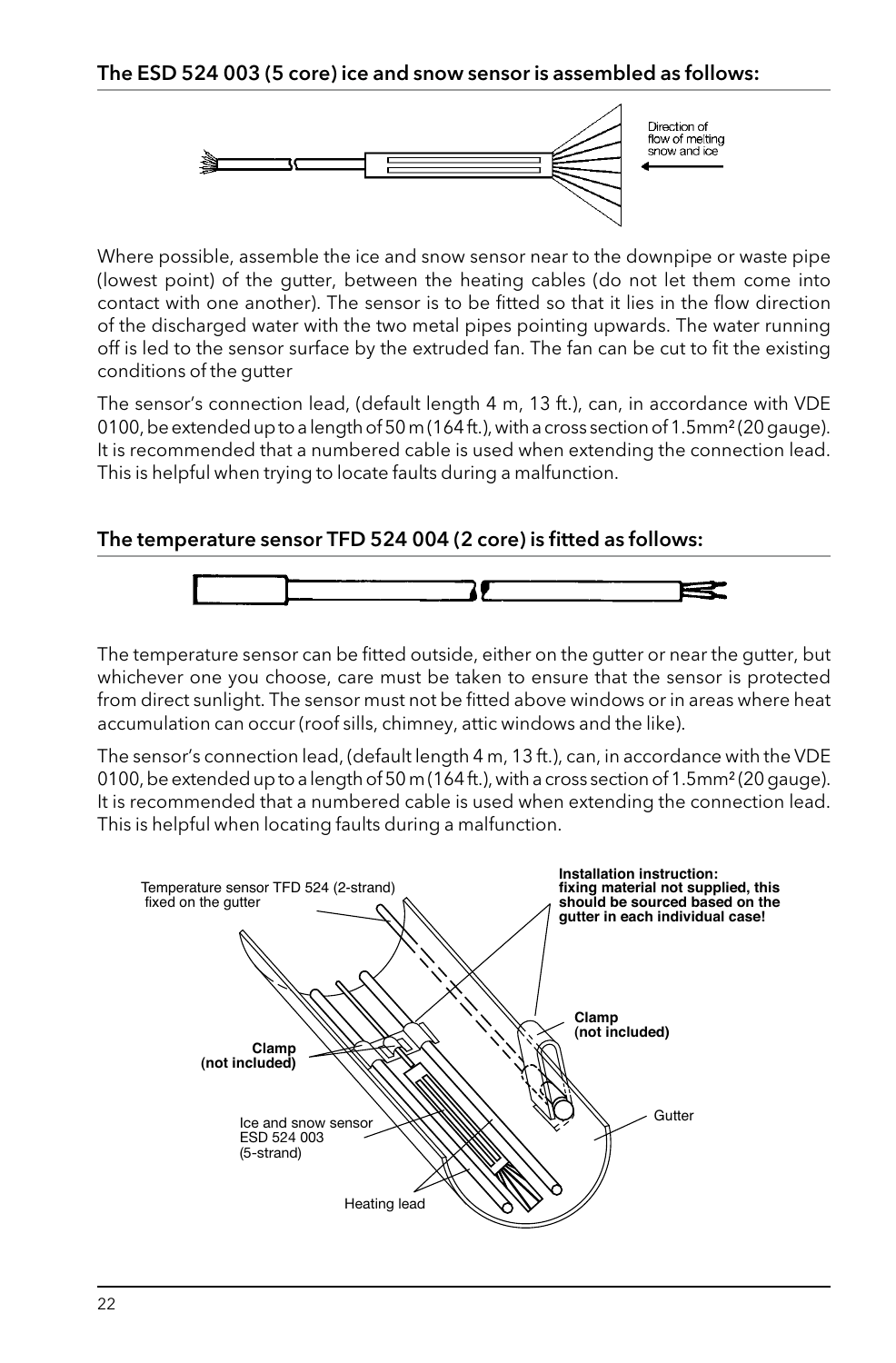# **Setting desired values**

#### Range setting

The RANGE menu item is called up with the MENU button and the lowest temperature limit is set with the Buttons - and + (EM 524 90) or the VALUE button (EM 524 89).

This temperature value specifies the lower operating temperature limit.

The upper working temperature is fixed at  $+6\,^{\circ}C(43\,^{\circ}F)$ .

Up to this temperature limit the ice detector operates in normal mode (Heating ON, when the conditions for switching it on are satisfied). Below this temperature the ice detector will be in "Stand by" mode. Attention: The temperature range set here has priority over the base temperature.

#### Temperature setting

The TEMPERATURE menu item is called up with the MENU button and the desired temperature set with the Buttons **–** and **+** (EM 524 90) or the VALUE button (EM 524 89) and the value is saved by pressing ENTER.

An optimum temperature setting is +3°C (37°F).

#### Moisture setting:

The MOISTURE menu item is called up with the MENU button and the desired setting selected with the Buttons **–** and **+** (EM 524 90) or the VALUE button (EM 524 89). The value is saved by pressing ENTER.

An optimum moisture setting is 5. If there is a greater danger of pollution a setting of 6 or 7 should be made. If the heating switches off too early, even though there is still moisture present, you can prevent this by adjusting the moisture value to 3 or 2.

Ideally the setting should be assessed after 1-3 months of a winter season and the setting adjusted if necessary.

#### Base temperature setting

The BASE TEMPERATURE menu item is called up with the MENU button and the desired setting selected with the Buttons **–** and **+** (EM 524 90) or the VALUE button (EM 524 89). The value is saved by pressing ENTER. We recommend a setting of –5°C. The higher the set temperature, the higher the heating costs will be. This menu item is hidden in the roof application.

Please ensure that the 'Base' ground temperature set value is not lower than the lowest 'Range' ground temperature value set.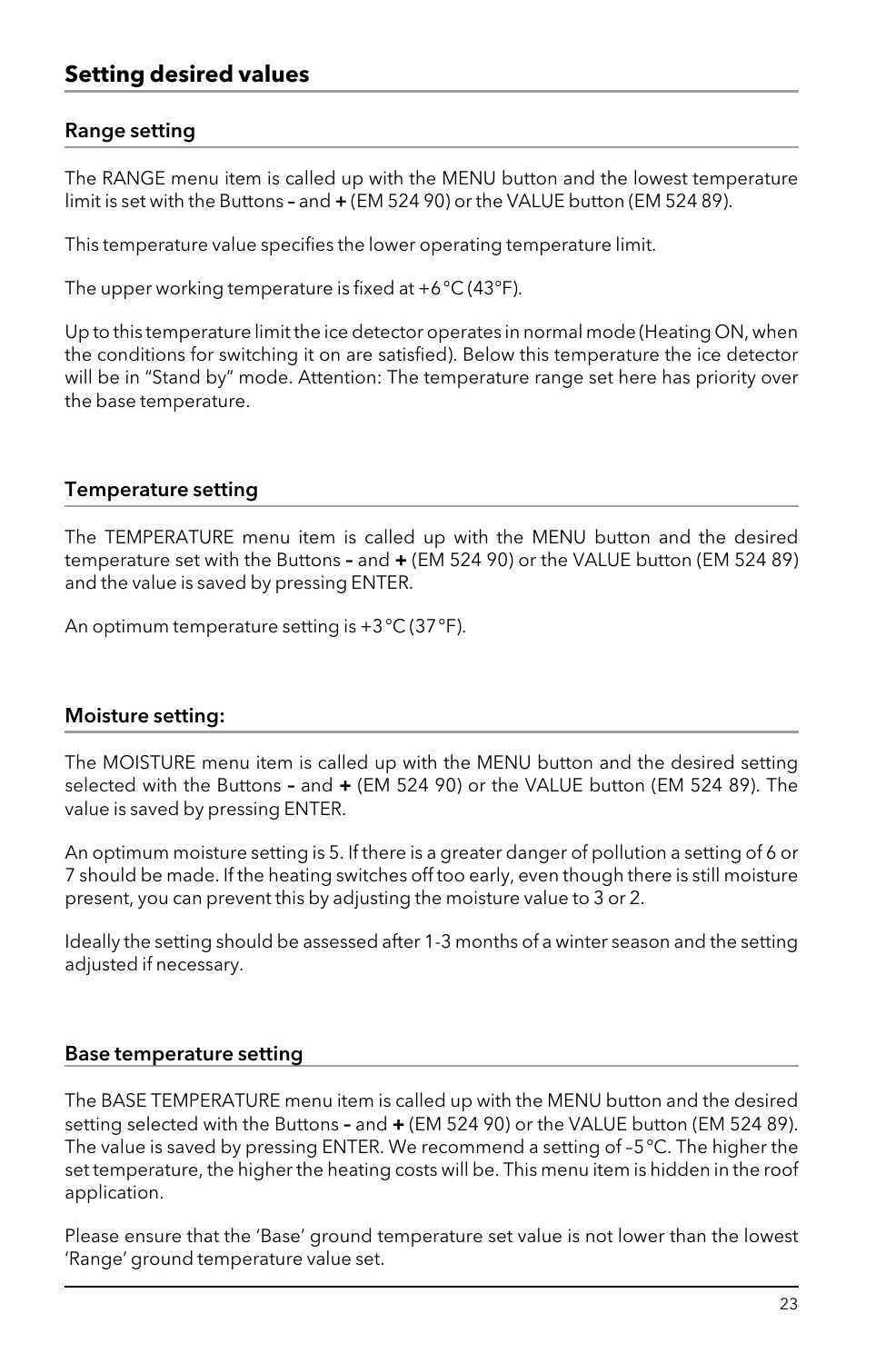# **Operating modes**

#### 1. Default settings:

| Menu                                                 | Default Value    | Range | Remarks        |
|------------------------------------------------------|------------------|-------|----------------|
| <b>ZONE</b><br>(only available on 2-zone Controller) | А                | A, B  |                |
| <b>APPLICATION</b>                                   | <b>GROUND</b>    |       | $\overline{2}$ |
| RANGE                                                | $-10^{\circ}$ C  |       |                |
| <b>TEMPERATURE</b>                                   | $+3^{\circ}$ C   |       |                |
| <b>MOISTURE</b>                                      | 3                |       |                |
| <b>BASE TEMPERATURE</b>                              | OFF              |       |                |
| AFTER RUN TIME                                       | 20 minutes       |       |                |
| <b>OPERATION</b>                                     | <b>AUTOMATIC</b> |       |                |
| <b>SENSOR HEATER</b>                                 | ON               |       |                |
| STANDARD PROGRAM                                     | <b>ON</b>        |       |                |
| TEMP. UNIT                                           | User defined     |       | $\overline{2}$ |
| LANGUAGE                                             | User defined     |       | $\mathfrak{p}$ |

2: During the initial installation the default value for the Language menu item is German, for the display menu item, °C, for the application menu item, Ground, after which these menu items no longer form part of the default settings.

In the default settings (standard program) the heating will be controlled by a combination of temperature and moisture level. The heating is switched on when the temperature falls below 3°C (37°F) and the moisture level exceeds 3. If the temperature falls below 3°C (37°F) the set after run time will be switched on. The heating will be switched off once the after run time has expired. If a moisture level of 3 is exceeded the set after run time will turn on and the heating will be switched off once this time has elapsed.

#### 2. Normal base temperature operation

| Menu             | Value       |
|------------------|-------------|
| BASE TEMPERATURE | -5°C (23°F) |

The BASE TEMPERATURE menu item is set at –5°C (23°F), the rest of the settings are as in point 1. The operation is as described in point 1. An added factor is that with a temperature beneath –5°C the heating will be switched on regardless of the moisture level and will stay switched on until the temperature goes above –5°C (23°F). If the after run heating time is set, the heating will stay switched on till the time has elapsed.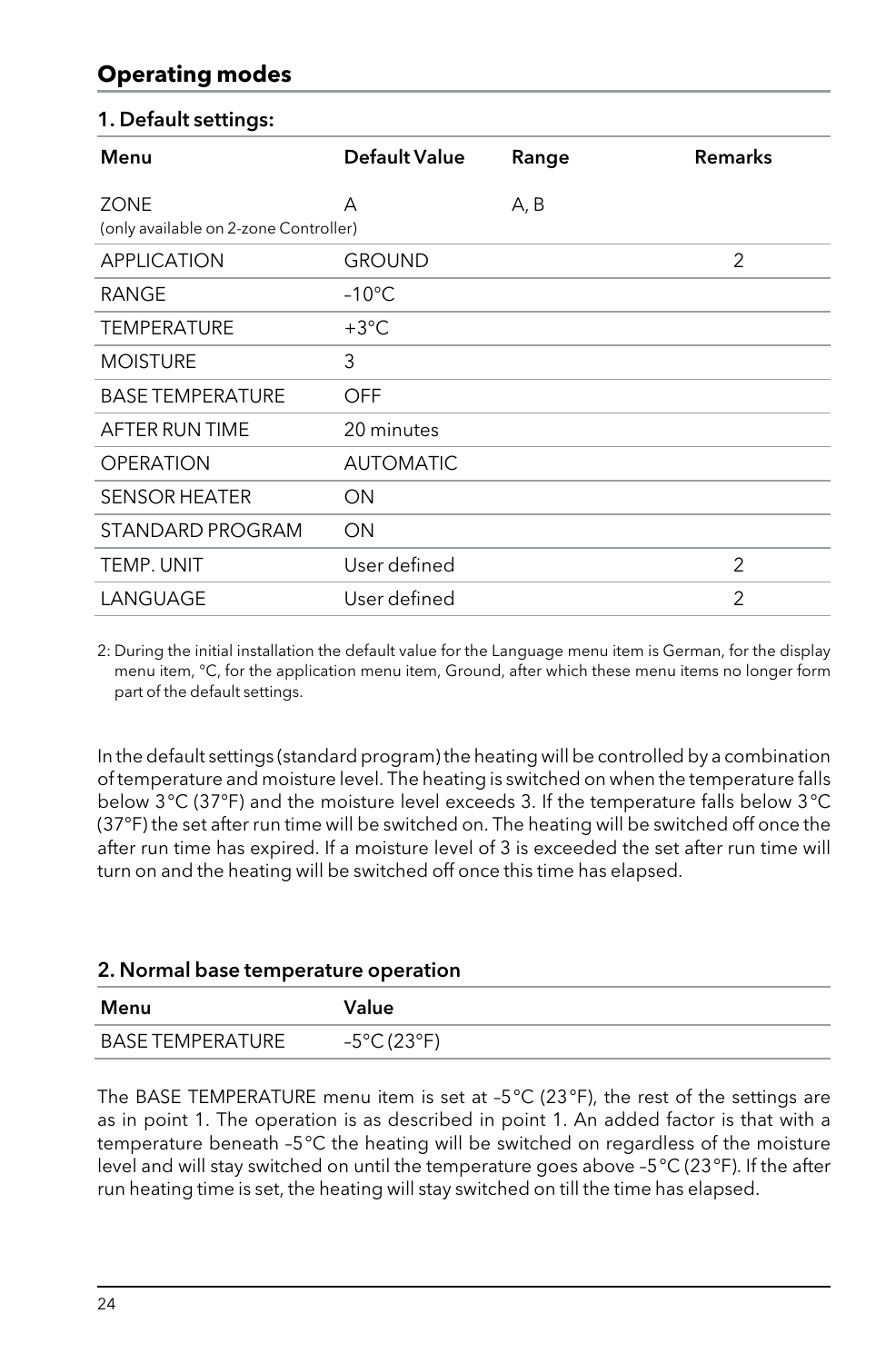#### 3. Manual operation

| Menu             | Value     |
|------------------|-----------|
| <b>OPERATION</b> | PERMANENT |

The heating is switched on immediately and can only be switched off using this menu item. With manual operation the heating remains switched on even during alarms.

#### 4. Operating without moisture influence

| Menu            | Value                      |
|-----------------|----------------------------|
| TEMPERATURE     | $+3^{\circ}C(37^{\circ}F)$ |
| <b>MOISTURE</b> | OFF.                       |

If the MOISTURE menu item is set to OFF the ice detector will thermostatically control the heating. If the set temperature falls below the preset value the heating will be switched on and if exceeded the heating will be switched off depending on the after run time.

#### 5. Monitoring the heated ground area when there is a sudden drop in temperature

This is an additional function and is only possible when the air temperature sensor TFD 524 004 is also connected (see connection diagram EM 524 90 using open space heating).

This air temperature sensor must be installed as well as the default sensors (Ice and snow sensor ESF 524 001/011 and combined temperature and moisture sensor TFF 524 002/012). The sensor TFD 524 004 should be fitted in a covered area approx. 2–3 m above ground level on the north side of the building, where it cannot be effected by the sun. The sensor connection is shown in the connection diagram.

If at temperatures below 7 °C (45 °F) the temperature drops suddenly by several degrees, then the heating is switched on as a precaution for 1 hour as it is highly likely that it will rain and the temperature will decrease. Depending on the set temperature and moisture level the heating will stay switched on or will switch off after 1 hour.

#### **Attention**

The air temperature sensor must not be fitted over doors, windows or next to lights or spotlights.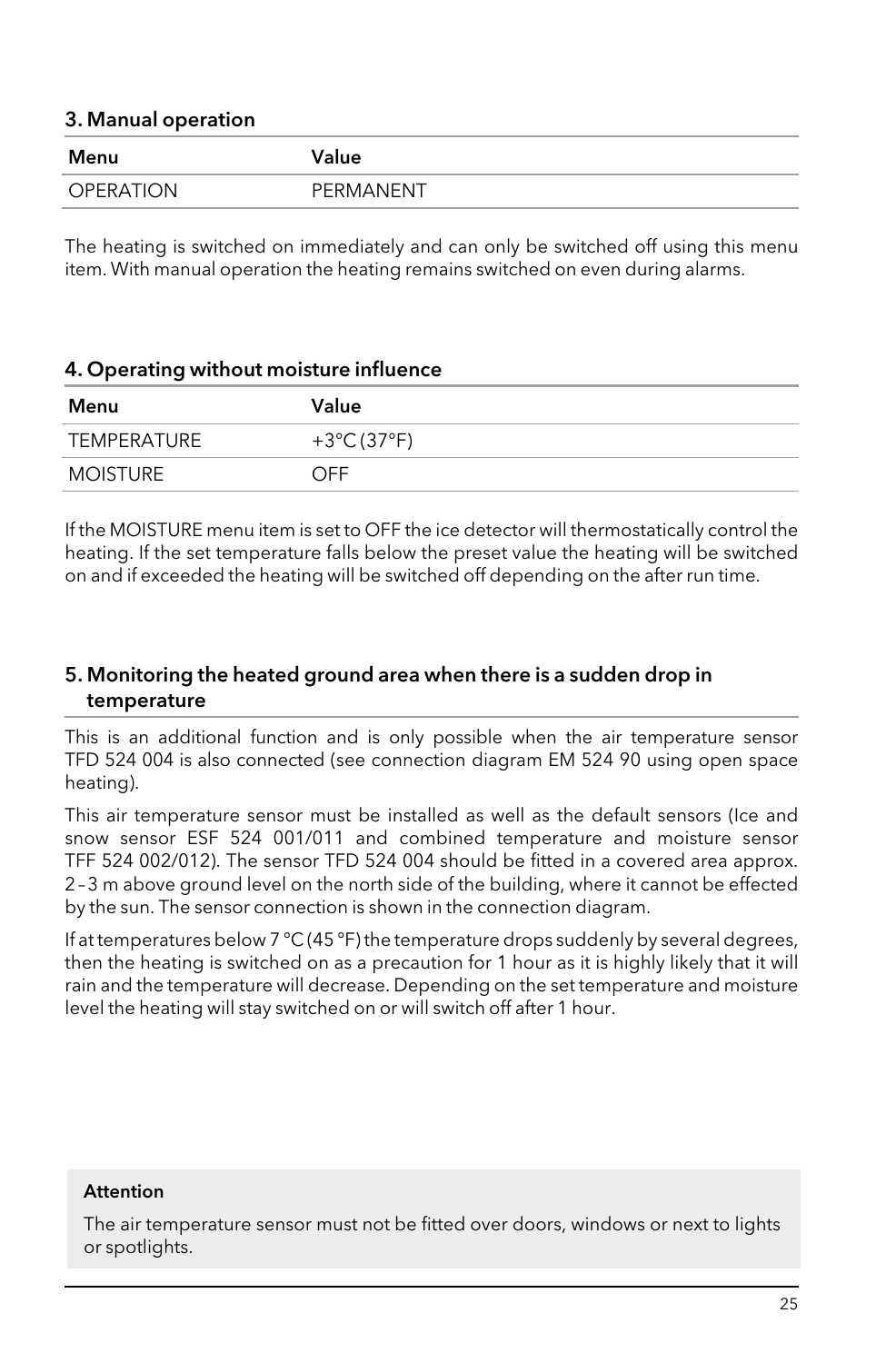# **Maintenance**

Ensure that the surfaces of the ESF 524 001/011, TFF 524 002/012 and ESD 524 003 sensors are kept clean at all times. Ideally the gutter sensor would be cleaned a minimum of once a year, the ground sensors should be cleaned whenever there is any build up on the surface of the sensor.

If there is heavy snowfall, the sensors may need to be cleared of snow, to prevent an igloo-effect.

A regular inspection of the control unit is recommended so that any alarm messages can be recognised and rectified in a timely fashion. Only then will it be possible for the system to operate flawlessly.

### **Storage program**

|                                                                                     |                                                                   | Order no.       |
|-------------------------------------------------------------------------------------|-------------------------------------------------------------------|-----------------|
| 1-zone ice detector control unit                                                    | EM 52489                                                          | 0524 89 144 100 |
| 2-zone ice detector control unit                                                    | EM 524 90                                                         | 0524 90 144 100 |
| Sensor for open space heating:                                                      |                                                                   |                 |
| Ice and snow sensor                                                                 | ESF 524 001<br>(cable outlet on the side)<br>15m connection lead  | 0524 99 000 001 |
| Ice and snow sensor                                                                 | ESF 524 011<br>(cable outlet underneath)<br>15 m connection lead  | 0524 99 000 011 |
| Combined temperature-<br>and moisture sensor                                        | TFF 524 002<br>(cable outlet on the side)<br>15 m connection lead | 0524 99 000 002 |
| Combined temperature-<br>and moisture sensor                                        | TFF 524 012<br>(cable outlet underneath)<br>15 m connection lead  | 0524 99 000 012 |
| Sensor housing<br>(can only be used with<br>ESF 524 011 and TFF 524 012<br>sensors) | FAG 524 111                                                       | 0524 99 000 111 |
| Sensor for gutter heating:                                                          |                                                                   |                 |
| Ice and snow sensor                                                                 | ESD 524 003<br>4 m connection lead                                | 0524 99 000 003 |
| Temperature sensor                                                                  | TFD 524 004<br>4 m connection lead                                | 0524 99 000 004 |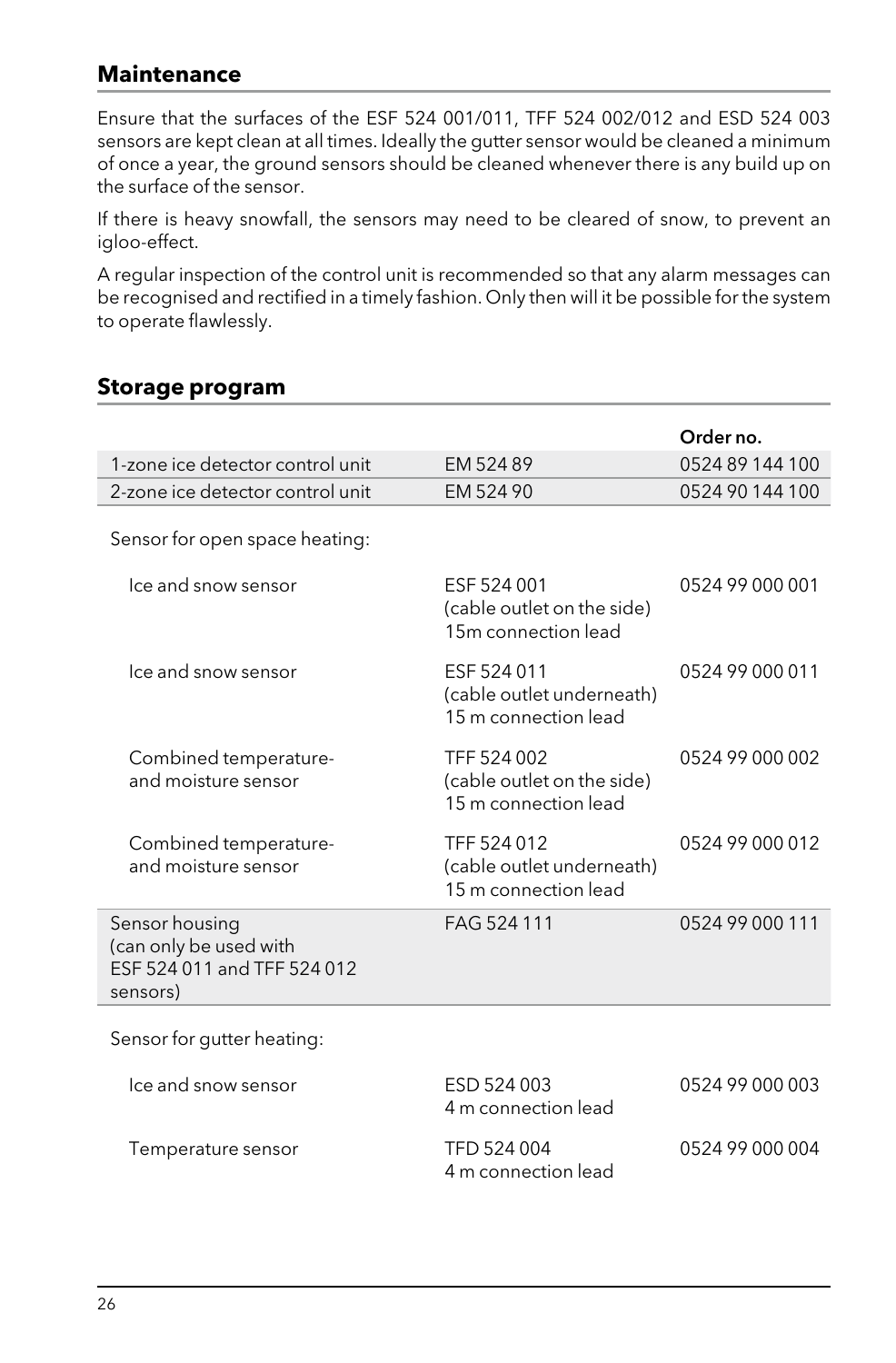# Connection diagram 1: Ice detector connection with ESF 524 001/011 and TFF 524 002/012 sensors for open space heating.



#### Note:

Instead of the default 82 kΩ resistor a separate TFD 524 004 temperature sensor can be installed. This sensor is used to detect a drop in temperature and the air temperature thus measured is shown on the display.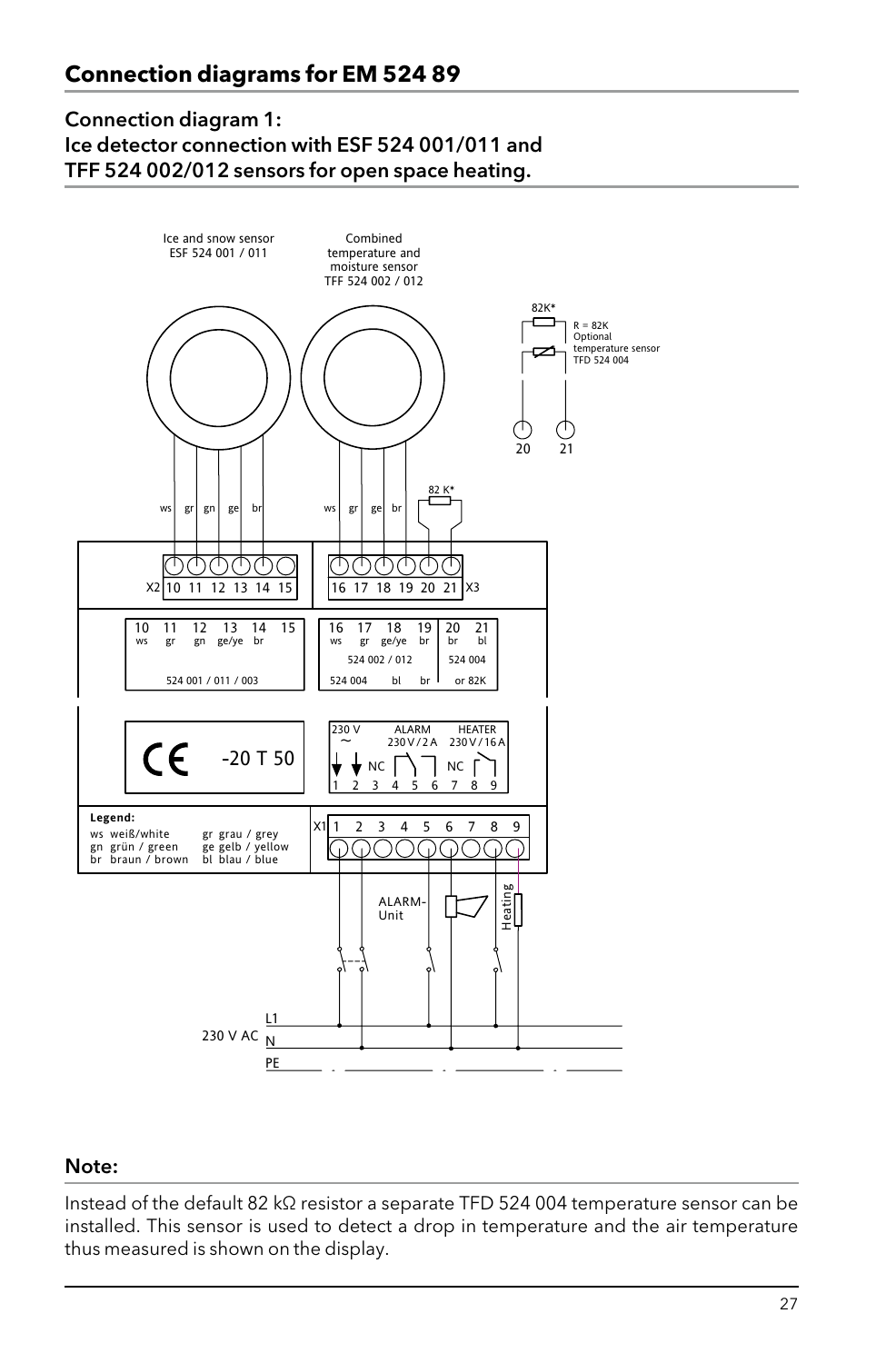#### Connection diagram 2: Ice detector connection with ESD 524 003 and TFD 524 004 sensors for gutter heating.



#### Note:

Instead of the default 82 kΩ resistor a separate TFD 524004 temperature sensor can be installed. This sensor is used to detect a drop in temperature and the air temperature thus measured is shown on the display.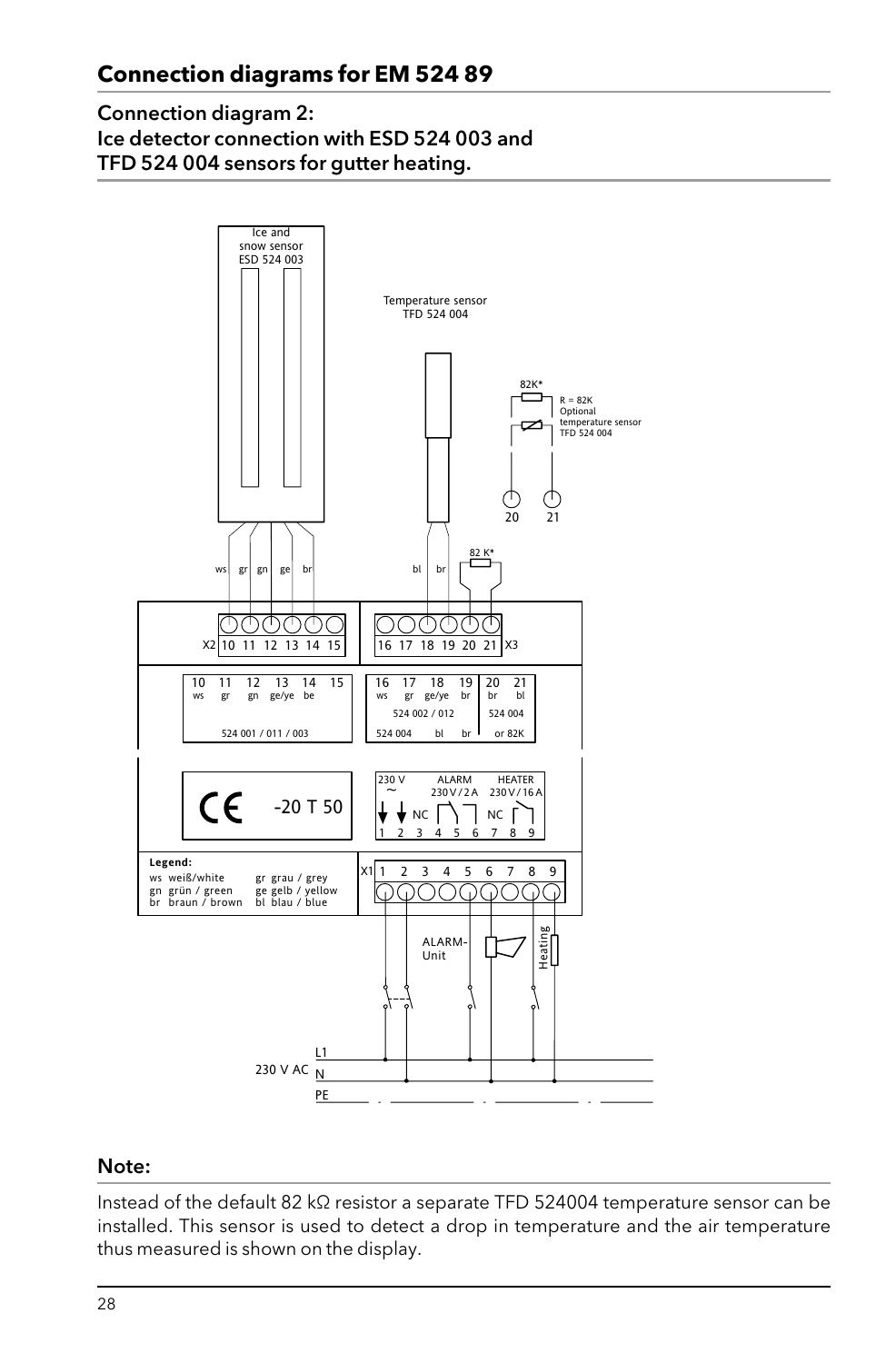#### Connection diagram 3: Ice detector connection with ESF 524 001 and TFD 524 004 sensors. Open space without second moisture measuring point.

It is possible to use only sensor ESF 524 001, along with temperature sensor TFD 524 004, for ground applications, although the position of sensor ESF 524 001 is critical and should be outside the heated area, or at least not influenced by the heating cable. All other points in 'Sensor Assembly' should also be considered. Temperature sensor TFD other points in 'Sensor Assembly' should also be considered. Temperature sensor TFD 524 004 must be installed in the ground within the heated area, but not touching the heating cable, to detect the base ground temperature, not air temperature.

More than one moisture measurement point, using sensors ESF 524 001 and TFF 524 002, will give the optimum results, especially with larger areas.

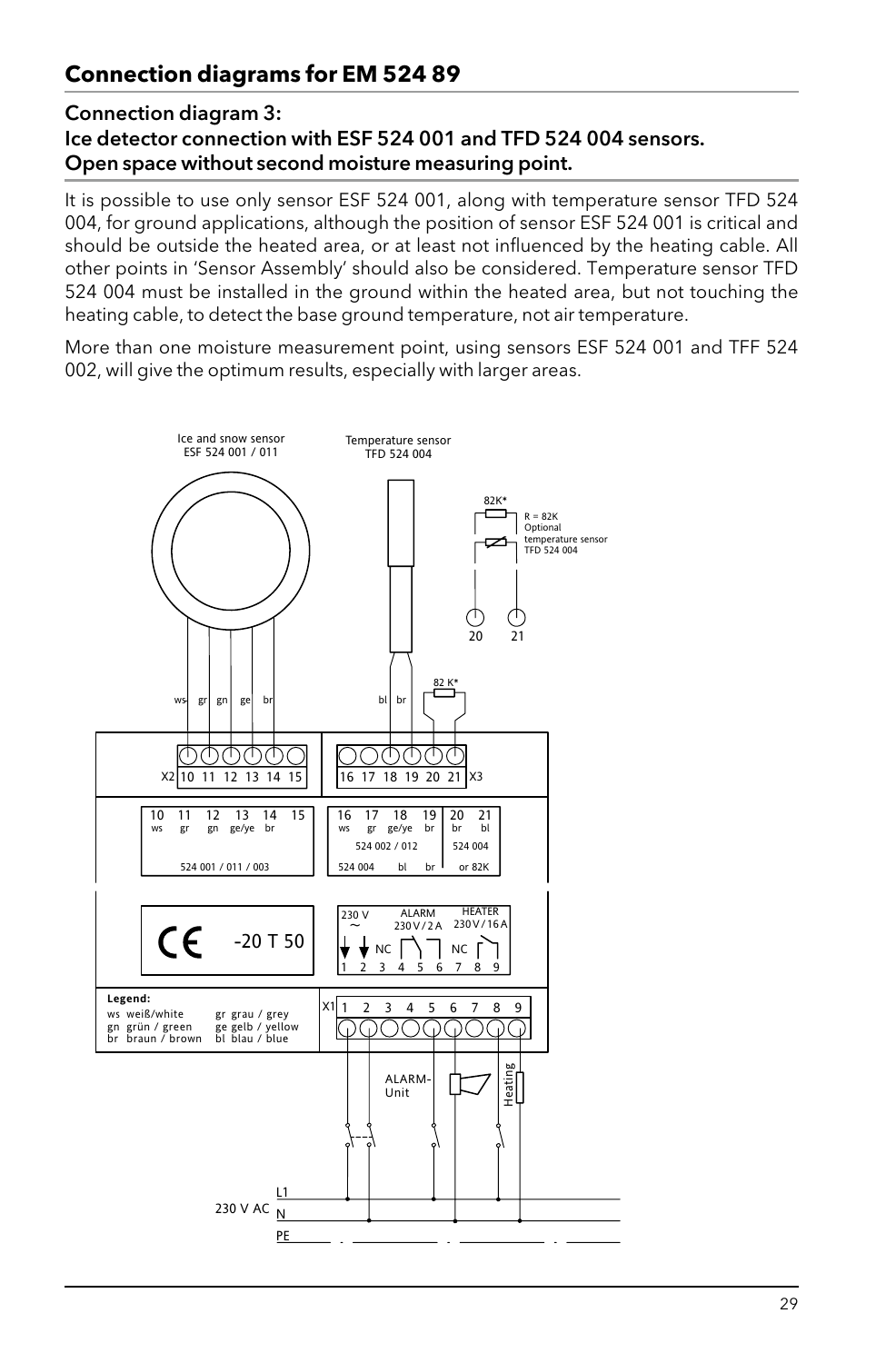# Connection diagram 1:

Ice detector connection with ESF 524 001/011 and TFF 524 002/012 sensors for open space heating.



#### Note:

Instead of the default 82 kΩ resistor a separate TFD 524 004 temperature sensor can be installed. This sensor is used to detect a drop in temperature and the air temperature thus measured is shown on the display.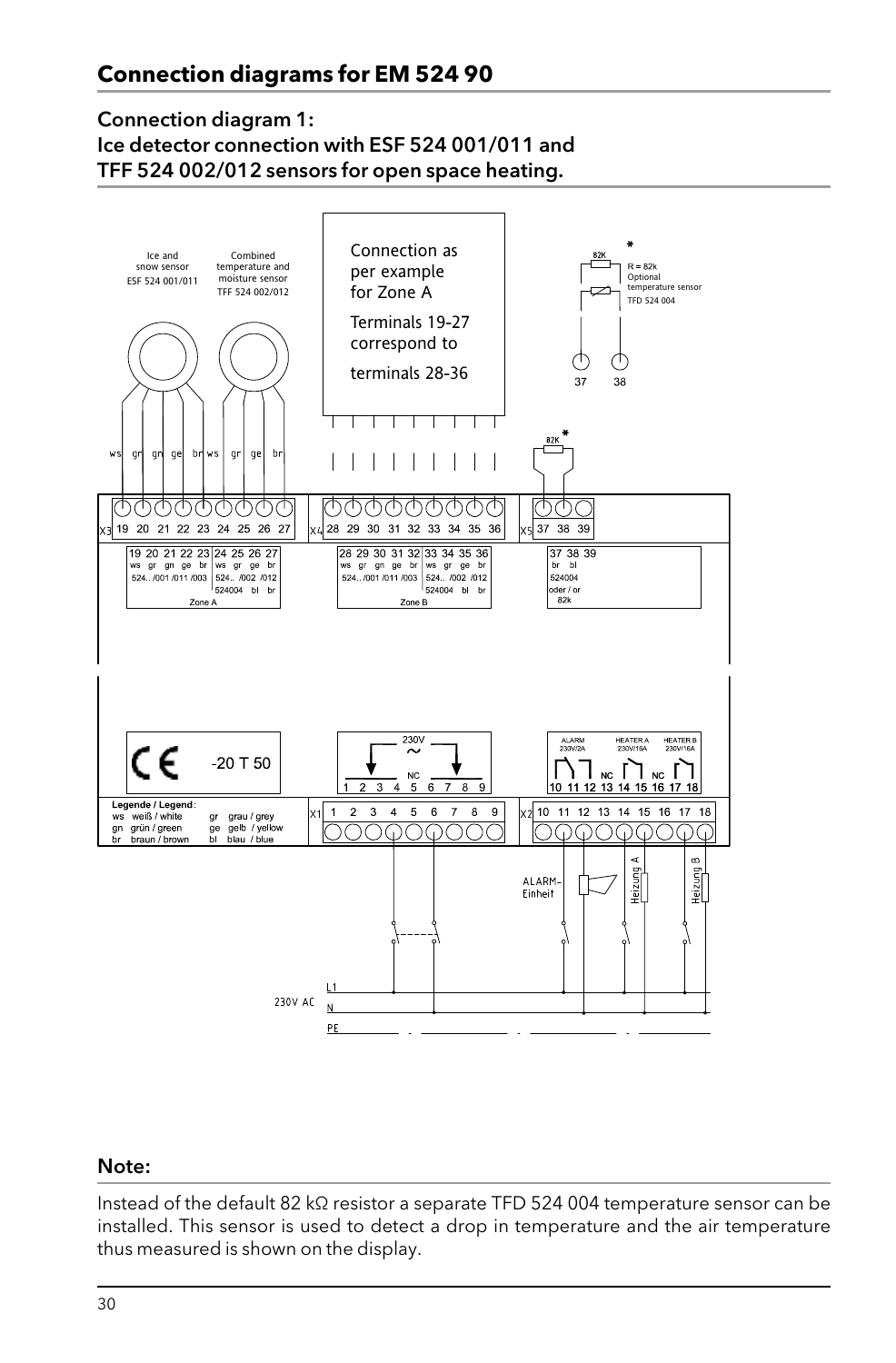#### Connection diagram 2: Ice detector connection with ESD 524 003 and TFD 524 004 sensors for gutter heating.



#### Note:

Instead of the default 82 kΩ resistor a separate TFD 524004 temperature sensor can be installed. This sensor is used to detect a drop in temperature and the air temperature thus measured is shown on the display.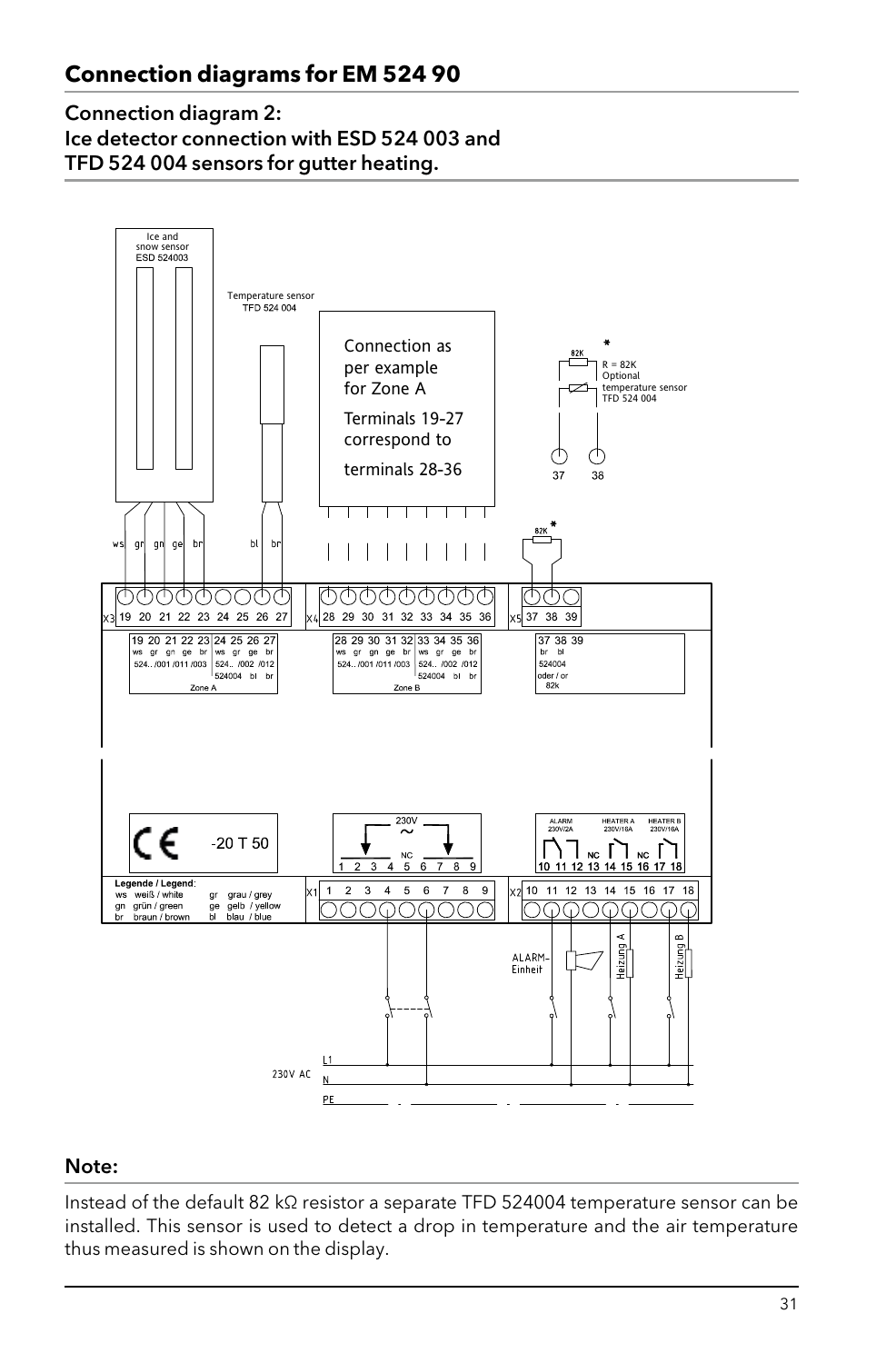#### Connection diagram 3:

#### Ice detector connection with ESF 524 001 and TFD 524 004 sensors. Open space without second moisture measuring point

It is possible to use only sensor ESF 524 001, along with temperature sensor TFD 524 004, for ground applications, although the position of sensor ESF 524 001 is critical and should be outside the heated area, or at least not influenced by the heating cable. All other points in "Sensor Assembly" should also be considered. Temperature sensor TFD 524 004 must be installed in the ground within the heated area, but not touching the heating cable, to detect the ground temperature, not air temperature.

More than one moisture measurement point, using sensors ESF 524 001 and TFF 524 002, will give the optimum results, especially with larger areas.

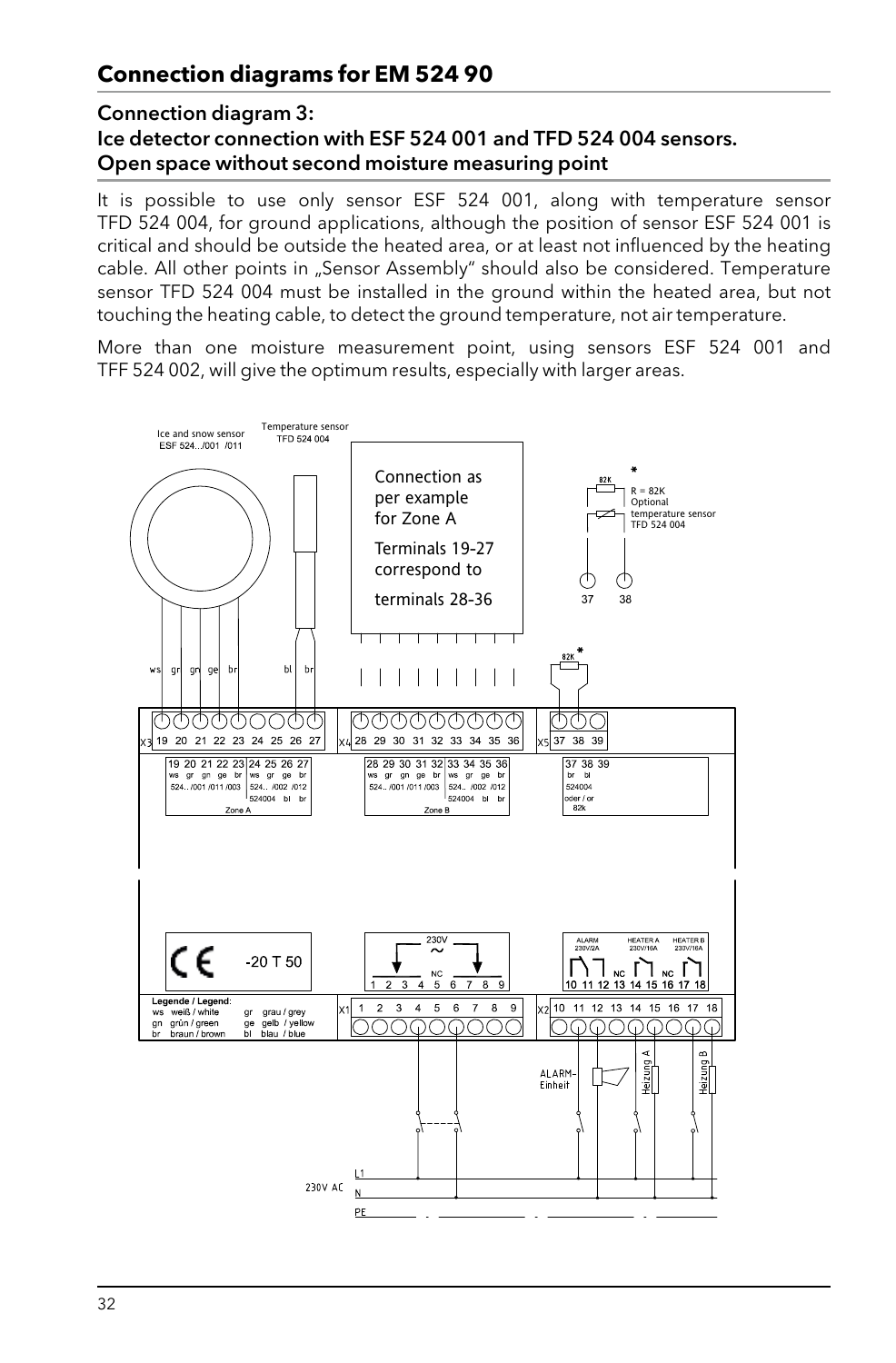# **Technical data**

| Type     | EM 52489        | EM 524 90       |
|----------|-----------------|-----------------|
| Part no. | 0524 89 144 100 | 0524 90 144 100 |

| Operating voltage:   | AC 230 V $\pm$ 10 %, 50/60 Hz    |              |
|----------------------|----------------------------------|--------------|
| Power consumption:   | $\leq$ 15 VA                     | $\leq$ 25 VA |
| Ambient temperature: | $-20 + 50^{\circ}$ C (-4  122°F) |              |
| Storage temperature: | $-20 + 70^{\circ}$ C (-4  158°F) |              |

| Desired value range |                                                                                                 |
|---------------------|-------------------------------------------------------------------------------------------------|
| Range:              | Lower temperature limit -5 $\dots$ -20 $^{\circ}$ C (3 $\dots$ -4 $^{\circ}$ F) and OFF         |
| Temperature:        | $0^{\circ}$ C  +6 $^{\circ}$ C                                                                  |
| Base temperature:   | $-15$ $-1^{\circ}C(530^{\circ}F)$ and Off                                                       |
| Moisture:           | 1 (sensitive) 8 (insensitive) and Off                                                           |
| After run time:     | 10 min $\ldots$ 24 hrs and Off                                                                  |
| Operation:          | Automatic and Permanent                                                                         |
| Sensor Heater:      | Automatic and On                                                                                |
| Language:           | German, English, French, Finnish, Swedish, Czech,<br>Dutch, Hungarian, Turkish, Polish, Italian |

| Outputs             |                                                                |                                                 |
|---------------------|----------------------------------------------------------------|-------------------------------------------------|
| Heater On/Off:      | 1 relay<br>One normally open                                   | 2 relays,<br>Both are normally open<br>per zone |
| Switching capacity: | $AC 250 V$ , 16 A $cos\varphi = 1$ ; 4 A $cos\varphi = 0.6$    |                                                 |
| Alarm On/Off:       | Relays, 1 c/o contact                                          |                                                 |
| Switching capacity: | $AC 250 V$ , $2 A cos \varphi = 1$ ; $0.8 A cos \varphi = 0.6$ |                                                 |

| Inputs                  |                                                                 |
|-------------------------|-----------------------------------------------------------------|
| Ice and snow sensor:    | Type ESF 524 001/011 for open spaces                            |
|                         | Type ESD 524 003 for gutters                                    |
|                         | Ground temperature sensor: TFF 524 002/012 type for open spaces |
|                         | TFD 524 004 type for gutters                                    |
| Air temperature sensor: | Type TFD 524 004                                                |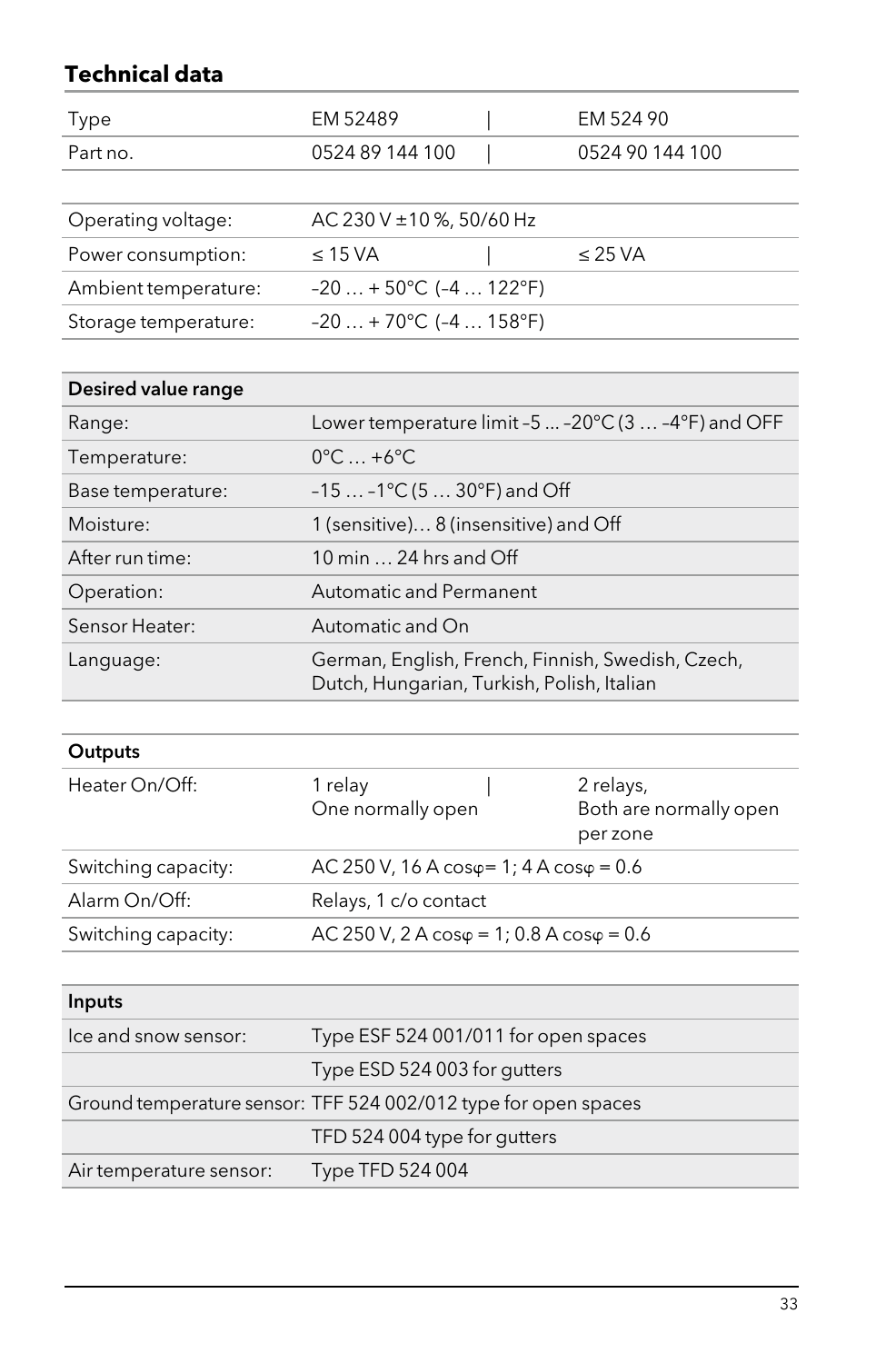#### Display

| LCD Display:    | 2-row 16-digit |                             |                                       |
|-----------------|----------------|-----------------------------|---------------------------------------|
| Temperatures:   |                | $-45 + 78$ °C (-49  172 °F) |                                       |
| Moisture:       | $0 \sqrt{9}$   |                             |                                       |
| Heating:        | ON, OFF        |                             |                                       |
| Fault status:   | Fault sensor   |                             |                                       |
| Parameters:     |                | Values and selection        |                                       |
| LED indication: | No             |                             | 2 LEDs for the<br>dialoque displaying |

Below 0°C (32°F) the correct reading of the LCD display cannot be guaranteed, the operation of the equipment, however, will not be affected by this.

| Controls                                                                   |                                                                  |  |                                                        |
|----------------------------------------------------------------------------|------------------------------------------------------------------|--|--------------------------------------------------------|
| Input buttons:                                                             | 4 piece (MENU / + / - / ENTER) for EM 524 90                     |  |                                                        |
|                                                                            | 3 piece (MENU / VALUE / ENTER) for EM 524 89                     |  |                                                        |
| <b>General details</b>                                                     |                                                                  |  |                                                        |
| Complies with:                                                             | DIN FN 60 730 T. 1 and T. 2-9                                    |  |                                                        |
| Protection class:                                                          | Il is achieved by observing appropriate installation<br>measures |  |                                                        |
| Protection type:                                                           | IP 20 EN 60 529                                                  |  |                                                        |
| Shockproof:                                                                | in accordance with VBG 4                                         |  |                                                        |
| Overvoltage category                                                       | Ш                                                                |  |                                                        |
| Software class                                                             | А                                                                |  |                                                        |
| Rated impulse voltage                                                      | 4kV                                                              |  |                                                        |
| Pollution degree                                                           | $\mathfrak{p}$                                                   |  |                                                        |
| Ball pressure test<br>temperature                                          | $75 \pm 2$ °C                                                    |  |                                                        |
| Voltage and Current for the<br>for purposes of interfernce<br>measurements | 230 V; 0,1 A                                                     |  |                                                        |
| Nominal insulation voltage: 250 V                                          |                                                                  |  |                                                        |
| Assembly:                                                                  |                                                                  |  | Snap-on mount on DIN EN 50022-35 Standard rail         |
| Housing dimensions:                                                        | 106 x 90 58 mm<br>$(45 \text{ cut out})$                         |  | $159 \times 90 \times 58$ mm<br>$(45 \text{ cut out})$ |
| Housing material:                                                          | PC; UL94-V0                                                      |  |                                                        |
| Weight:<br>without sensor and packaging                                    | approx. 480 q                                                    |  | approx. 780 g                                          |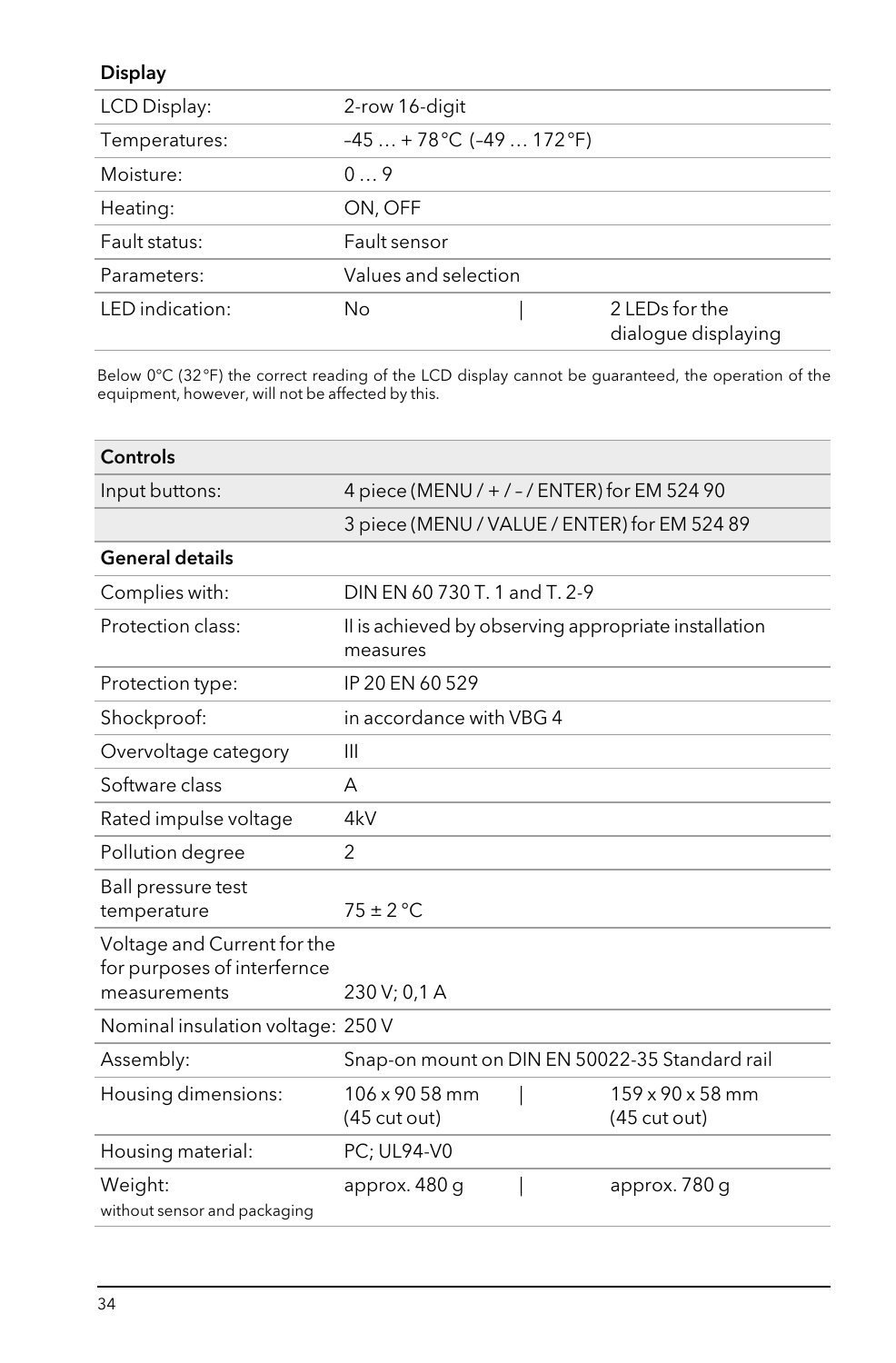# **EM 524 89 (1-zone controller) EM 524 90 (2-zone controller)**





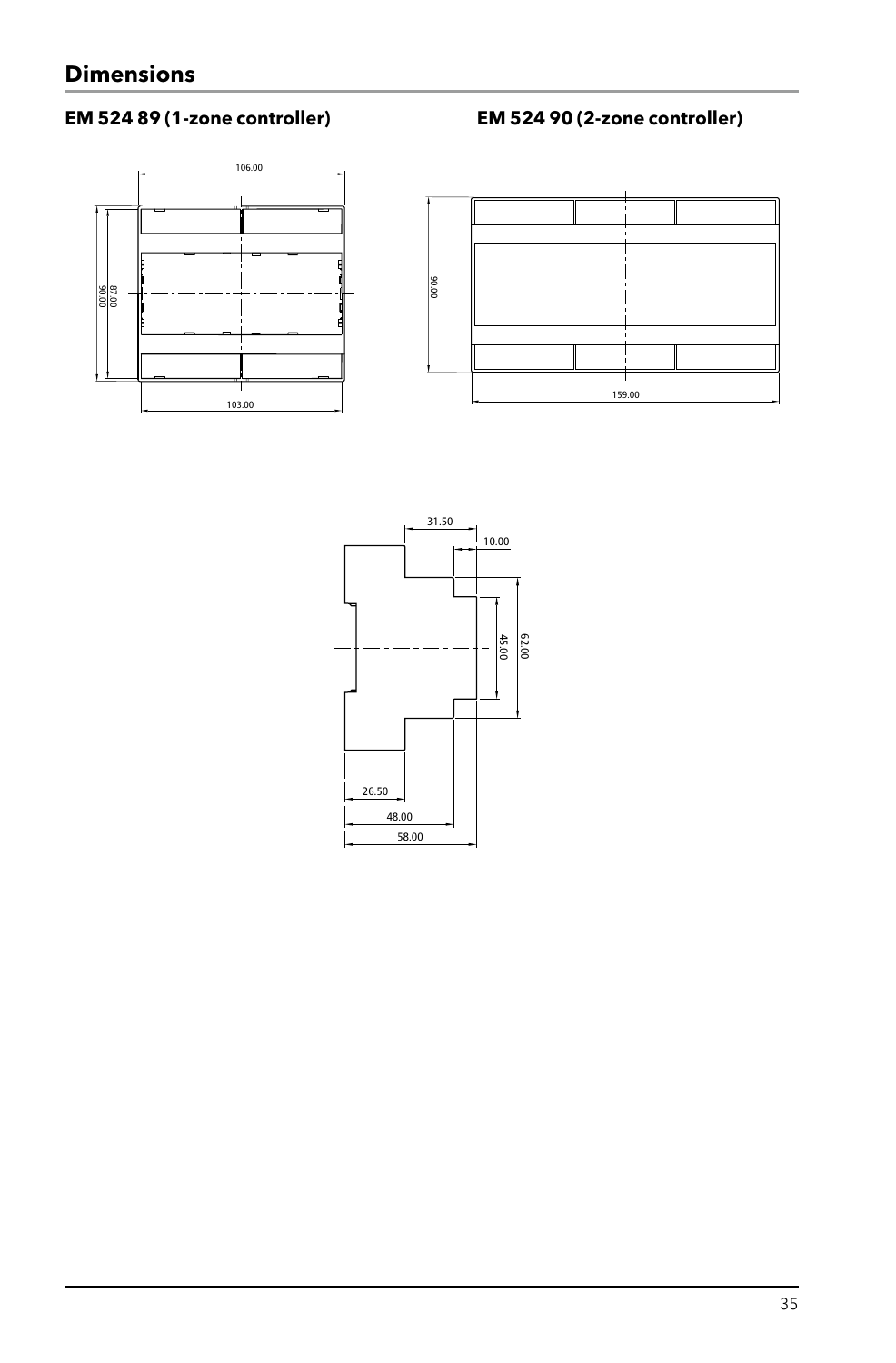### **Brief operating instructions for ice detectors EM 524 89 and EM 524 90 for open space and gutter heating**

#### Application:

The ice detector is used for the fully automatic electric heating of open spaces, garage drives, stairs, ramps, flat rooves and gutters. Unlike manually-controlled (touch dependent) or thermostatically-controlled (temperature dependent only) systems, the heating will only be switched on if there is a danger of slippery conditions such as snow, ice or sleet and will, naturally, be switched off after thawing. This ensures energy savings of up to 80% compared with thermostatically-controlled systems.

#### Factory Setting:

These are the factory settings and will appear when first powering up the Controller. The user should set these to the desired value at this point. Resetting the Controller to the 'STANDARD PROGRAM' will not effect these settings.

| Menu       | Delivery setting | Range                                                                                                          |
|------------|------------------|----------------------------------------------------------------------------------------------------------------|
| TEMP. UNIT | °C               | $^{\circ}$ C. $^{\circ}$ F                                                                                     |
| LANGUAGE   | <b>DEUTSCH</b>   | DEUTSCH, ENGLISH,<br>FRANCAISE, SUOMI,<br>SVENSKA, CESKY, DUTCH,<br>MAGYAR, TURKCE, POLSKI,<br><b>ITALIANO</b> |

#### Operation:

For problem free operation a default program is saved. The ice detector works on the basis of this default program after installation.

These settings can be recalled at any time using the STANDARD PROGRAM menu item.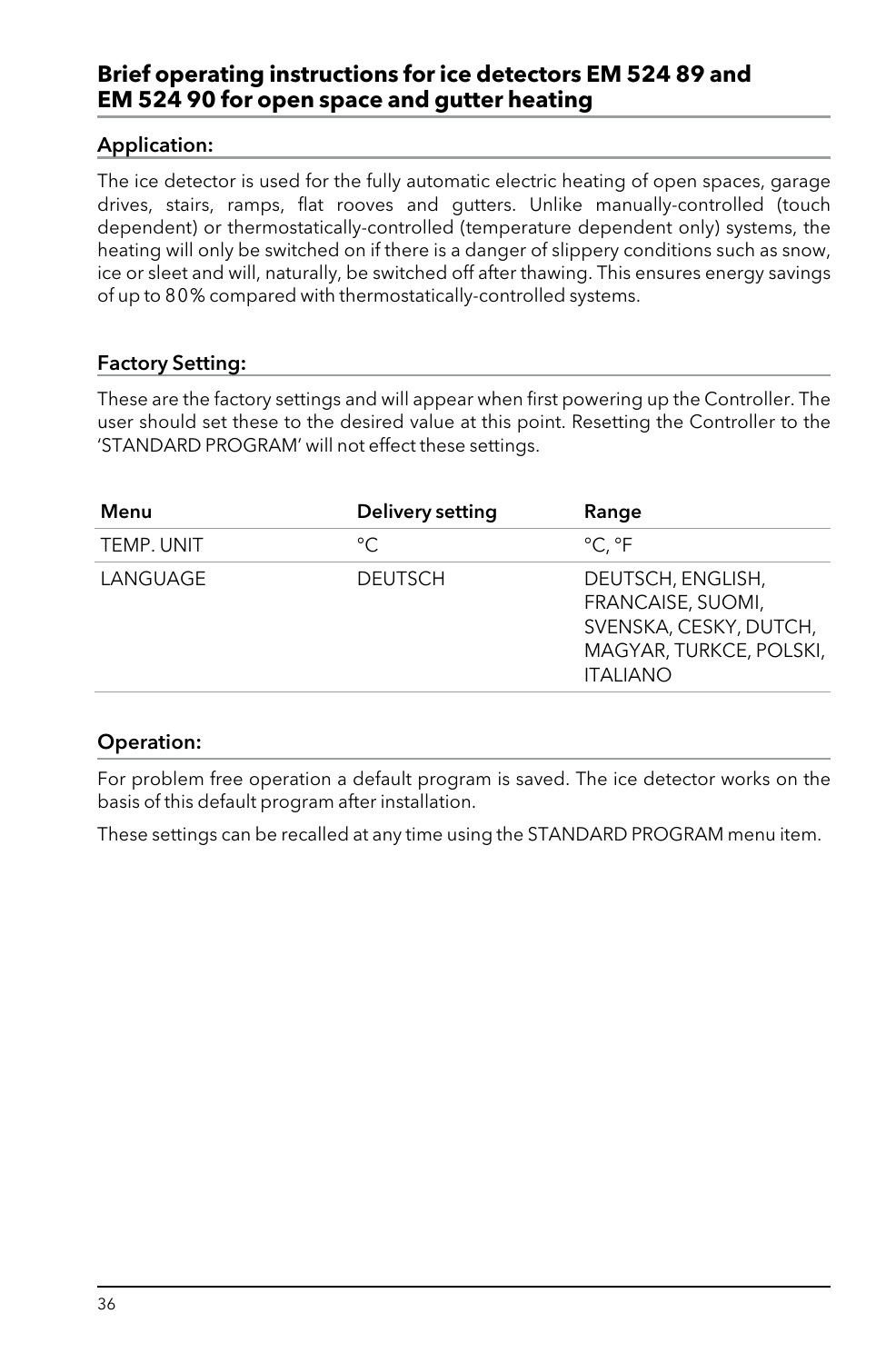#### Default program:

| Menu                                  | Default value                     | Range                                                                                                          | Remarks        |
|---------------------------------------|-----------------------------------|----------------------------------------------------------------------------------------------------------------|----------------|
| ZONE                                  | А                                 | A, B                                                                                                           |                |
| (only available on 2-zone Controller) |                                   |                                                                                                                |                |
| <b>APPLICATION</b>                    | <b>GROUND</b>                     | <b>GROUND, ROOF, OFF</b>                                                                                       | $\overline{2}$ |
| RANGE                                 | $-10^{\circ}$ C (14 $^{\circ}$ F) | $-5 -20$ °C (23 $ -4$ °F), OFF                                                                                 |                |
| <b>TEMPERATURE</b>                    | $+3^{\circ}C(37^{\circ}F)$        | $06$ °C (32 $$ 43°F)                                                                                           |                |
| <b>MOISTURE</b>                       | 3                                 | $1 - 8$ , OFF                                                                                                  |                |
| <b>BASE TEMPERATURE</b>               | OFF                               | 15  –1℃ (5  30°F), OFF                                                                                         | $\mathbf{1}$   |
| AFTER RUN TIME                        | 20 M                              | 10 M  24 H, OFF                                                                                                |                |
| OPERATION                             | <b>AUTOMATIC</b>                  | AUTOMATIC, PERMANENT                                                                                           |                |
| <b>SENSOR HEATER</b>                  | ON                                | AUTOMATIC, ON                                                                                                  |                |
| STANDARD PROGRAM                      | <b>ON</b>                         | ON, OFF                                                                                                        |                |
| TEMP. UNIT                            | User defined                      | °C, °F                                                                                                         | $\mathfrak{D}$ |
| LANGUAGE                              | User defined                      | DEUTSCH, ENGLISH,<br>FRANCAISE, SUOMI,<br>SVENSKA, CESKY, DUTCH,<br>MAGYAR, TURKCE, POLSKI,<br><b>ITALIANO</b> | $\overline{2}$ |
| <b>COUNTER</b>                        | xxxxxHyyM                         |                                                                                                                |                |

1: These menu items only appear in the GROUND application

2: During the initial installation the default value for the Language menu item is German, for the display menu item, °C, for the application menu item, ground, after which these menu items no longer form part of the default settings.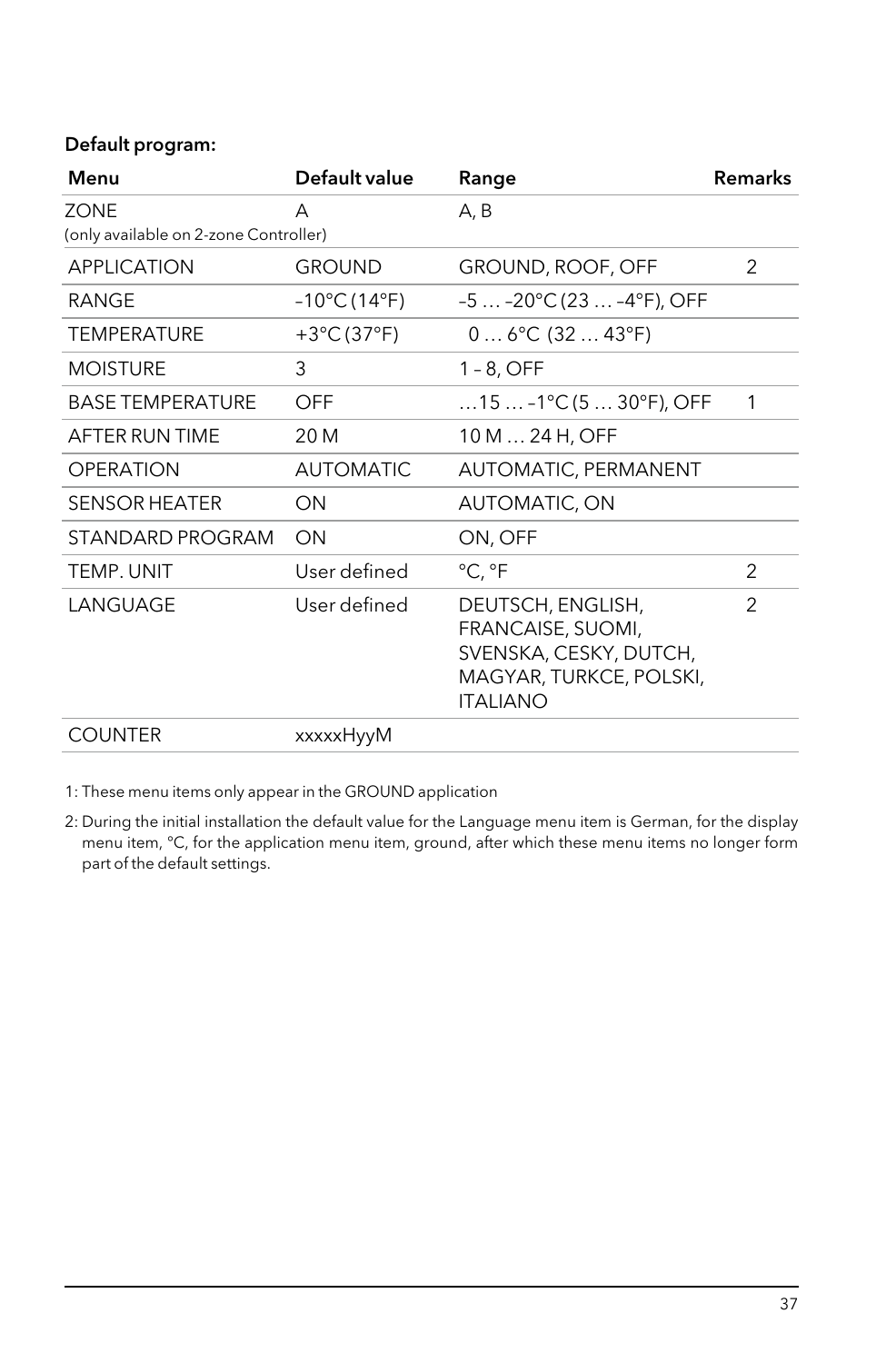Use the MENU button to select all of the menu items in order. The selected menu item is shown in the top display line. The bottom display line shows the current value for this menu item and "ACTIVE".

| For example: | <b>TEMPERATURE</b> |
|--------------|--------------------|
|              | 3°C ACTIVE         |

The desired value can be changed with the buttons **–** and **+** (EM 524 90) or the VALUE button (EM 524 89). The current value is marked with the word ACTIVE.

If another value is selected only this will show in the bottom line.

To select this value as the setting, press ENTER. The new value will be applied to the control program and displayed with the word ACTIVE.

If you do not press ENTER or, if after you have selected the new desired value with the Buttons – and + (EM 524 90) or the VALUE button (EM 524 89), another menu item is selected with the MENU button, the new value will not be applied. If no button is pushed for 20 seconds the display changes to "Measured value" mode. The mode changes between display of the measured temperatures and the moisture and heating at 3 second intervals. If the supplied resistor is connected instead of the air temperature sensor, the value for the air temperature is not shown.

For example: GROUND -11°C  $AIR$   $-11^{\circ}C$ and MOISTURE 7 HEATING ON

Should there be an alarm, the display starts flashing at one second intervals. The alarm relay closing contact (terminals 11 and 12) closes. The word "ALARM" appears on the top line. At the same time, the cause of the alarm is displayed on the bottom line. The measured values continue to be displayed:

For example: ALARM TEMP SHORT CIRCUIT

Here the display also changes to menu mode when the button is pushed, but in this instance the display flashes, to continue drawing attention to the alarm. During an alarm the menu items can be selected, for example, leaving the heating system switched on in manual mode. If no button is pushed for 20 seconds the alarm will be displayed again.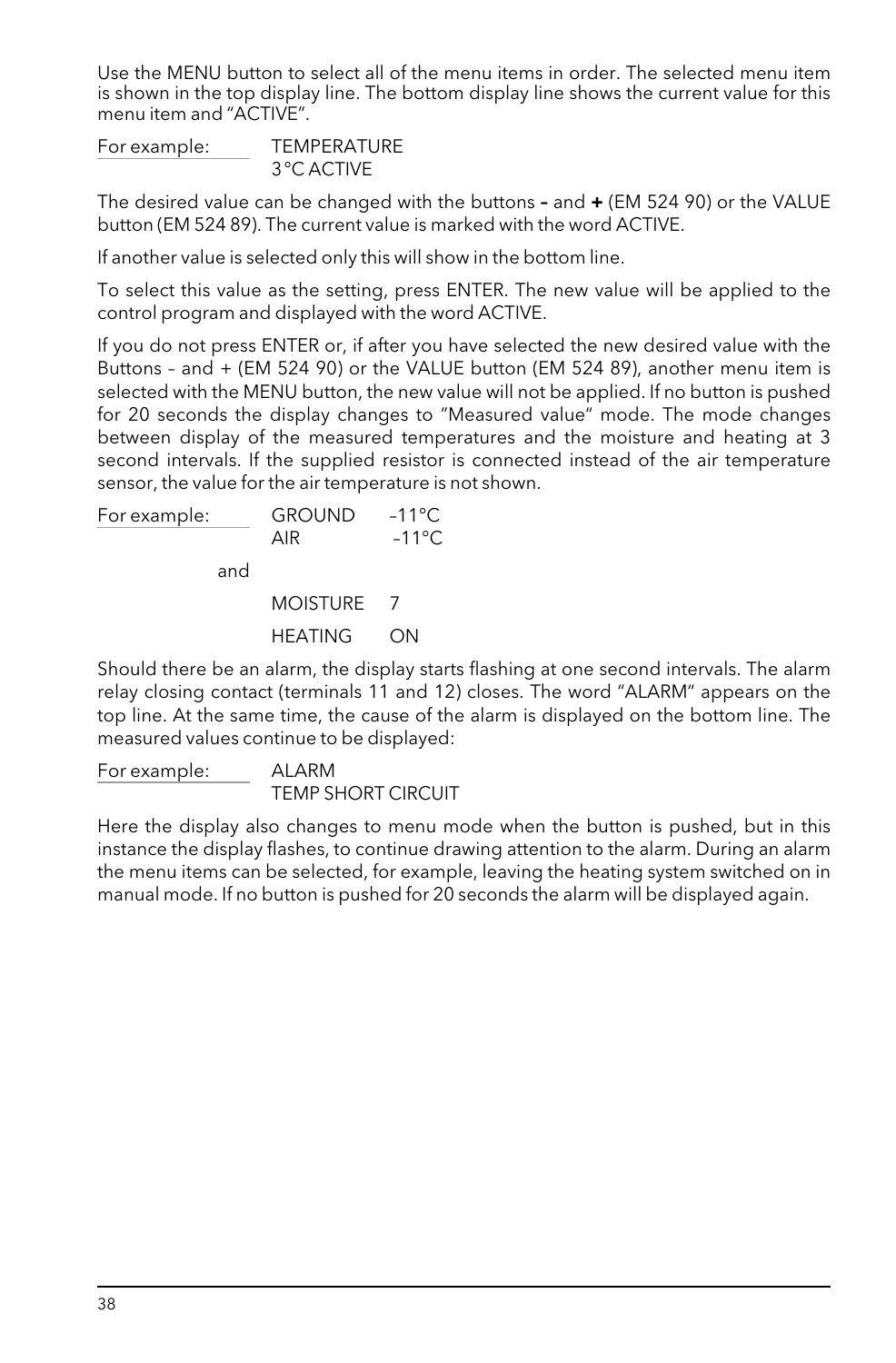

This product should not be disposed of with household waste. Please recycle the products where facilities for electronic waste exist. Check with your local authorities for recycling advice.